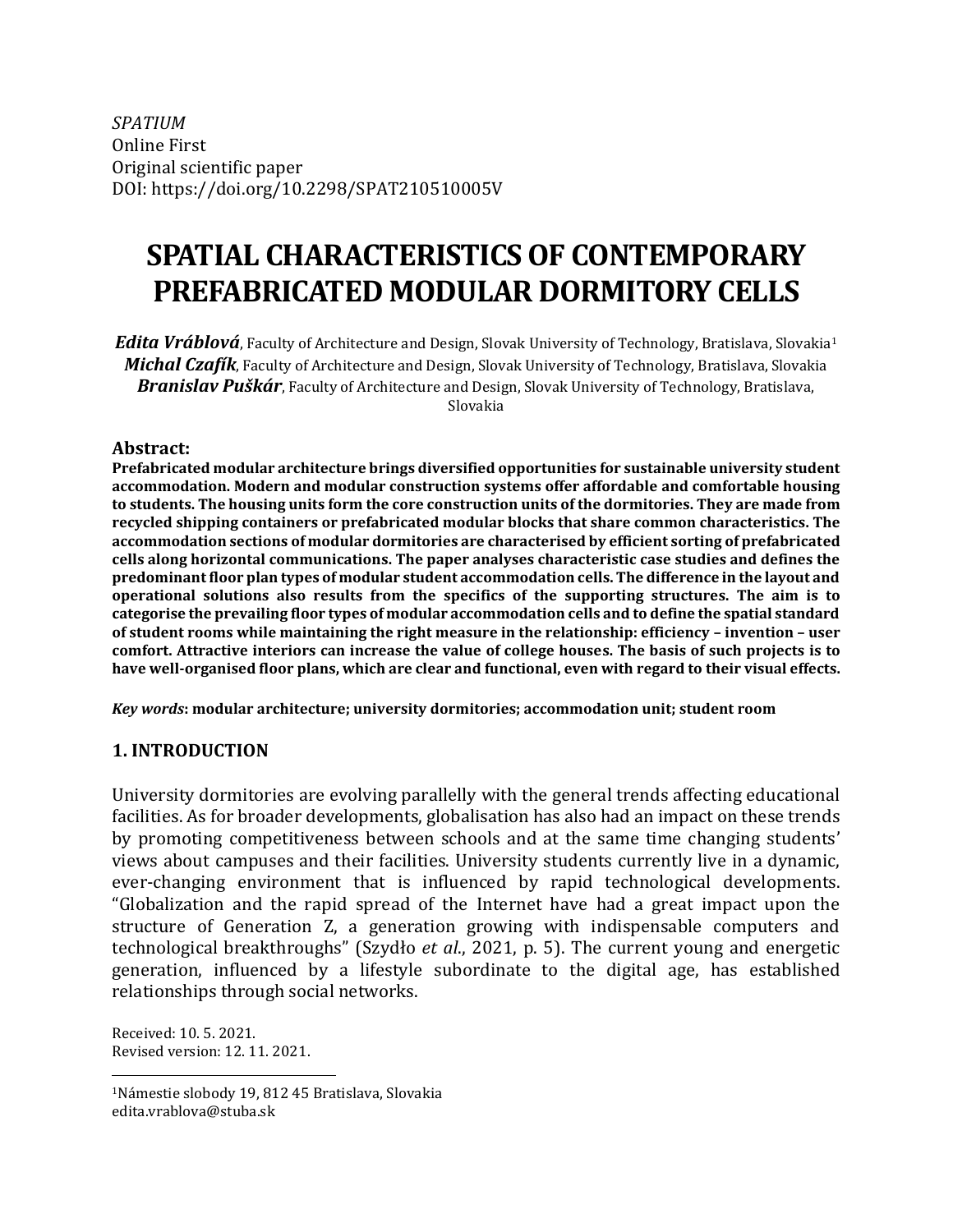Technological innovations minimise the need for community spaces that provide social interaction.

The term "modular unit" means that a building consists of separate parts or units that can be connected to each other (Wehmeier, 2005). Modularity is thus associated with catenation and buildability. Throughout the history of architecture, the term modular has referred mainly to prefabricated mobile and temporary buildings. The term module is distinguished from modular in architecture, and it was already present in the time of Vitruvius, derived from the Greek term "embater" and Latin term "modulus" which both mean a scale. The module is a relative unit of scale derived directly from construction, according to which the proportions of a building are determined. Concurrently, historically the module was an absolute and fixed unit of length, used to determine the dimensions of buildings. However, the term "modular unit" does not mean a building designed in standard dimensional modules; instead, it represents the prefabrication of a volumetric building unit. According to Knaack *et al*. (2012), modules are three-dimensional independent units or partially complete parts, which when stacked or joined together form the body of a modular building. The modular unit is a complete volumetric form of prefabrication. Lawson (2014) characterises modular buildings analogously: as "cell-type" structures which consist of identical spatial units that are suitable for transport. Furthermore, he fundamentally distinguishes modular constructions from planar and hybrid elements. Thus, a modular cell is a "three-dimensional or volumetric unit that is assembled in a factory and delivered to a construction site as the main structural element of a building" (Lawson, 2014, p. 1).

# **2. PIONEERS OF PREFABRICATED MODULAR ARCHITECTURE FOR ACCOMMODATION FACILITIES**

The typology of capsule accommodation has been characteristic of modern architectural trends prevalent since the 1960s, influenced by remarkable projects by Archigram (an English group of architects) and Japanese Metabolists. The referential examples of Archigram show off its enthusiasm for the possibilities offered by new technologies. "Waren Chalk from Archigram began using the term capsule in 1964 – for prefabricated massproduced housing units called Capsule Homes" (Šenk, 2018, p. 3). The architectural designs of Archigram were inspired by industrial production, science-fiction literature, and cybernetics. The avant-garde design of the student home by Peter Cook "Car Body/Pressed Metal Cabin" provided the possible replacement of worn-out modules/cells with new, technically improved units. It consisted of clusters of residential student "capsules" attached to central vertical service cores. "Thus, this architecture has become 'consumerist' like cars or other consumer goods, and the city is constantly renewing itself – through cyber control" (Haas, 1978, p. 456). According to Sadler (2005), Cook's design was literally a copy of the automotive design.

Cedric Price was also extremely beneficial to the English experimental architecture and design of the 1960s. Compared to the Smithsons, who designed the well-known modular cells "The house of the Future", he was more cautious in his designs and appeared almost technocratic in his concepts. In addition to his well-known project "Fun Palace", his design "Potteries Thinkbelt" from 1964 is inspiring for modular typologies. It uses technological systems to create a cybernetic structure of residential capsules, which can also be used to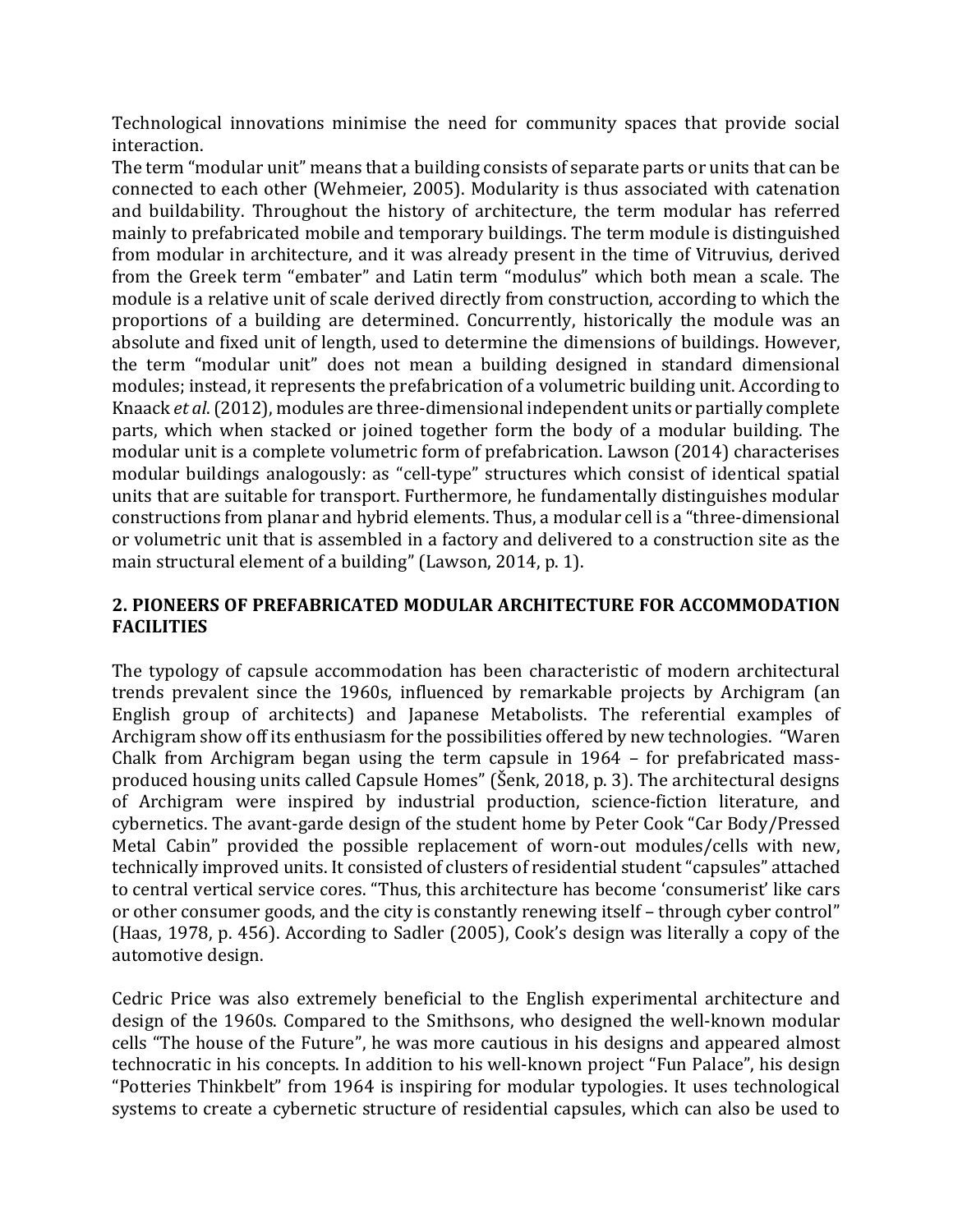revitalise abandoned industrial areas (Ayres, 2012). Potteries Thinkbelt also includes a cyber control system for territory, transport options, education systems and an alternative education system for 20,000 students. Functioning as a mobile university that moves along a railway line (Malinowska and Lebek, 2017), it consists of mobile or fixed educational units and four basic types of mobile student suites that are to be considered as architectural pioneers of student modular living cells (Figure 1).



*Figure 1. Potteries Thinkbelt: an ideological scheme of overlapping functions in the small space of a habitable unit. Floor plan of student accommodation cells (Source: Lobsinger, 2000)*

The prefabricated modular architecture of the past has inspired architects and designers around the world with its many features. Its structures are portable, prefabricated, demountable, dynamic and adaptable. The primary skeleton of the living cell of a modular dormitory is a container or a modular block. At the same time, these modular blocks make it possible to maintain the mobility of the structure and support flexibility in the architecture.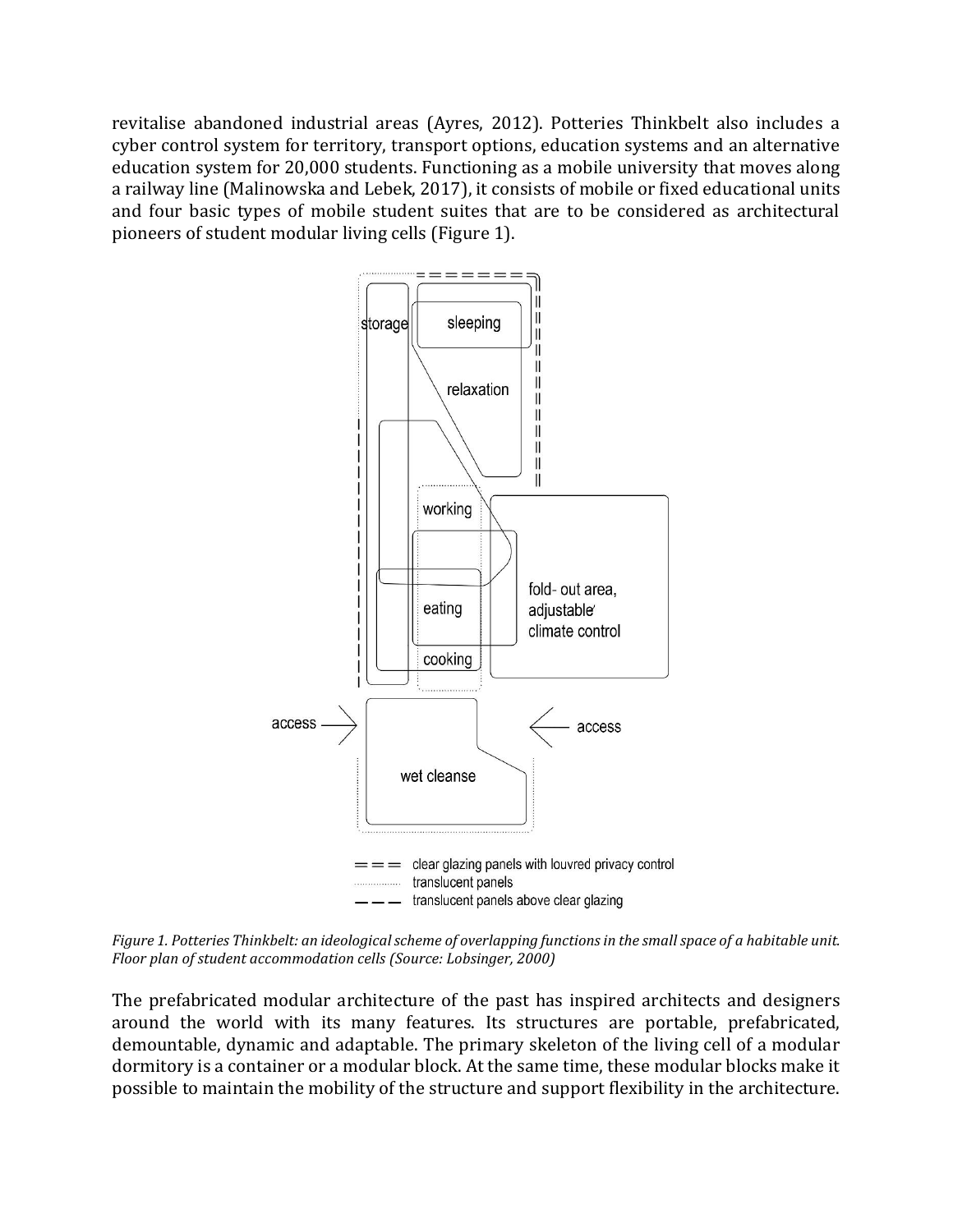According to Friedman (2016, p. 5), "Flexibility can involve macro changes that affect the entire building, including adding or removing space or changing the function of the building." It can therefore also contribute to changes in spaces and their layout. The prototypes of modular dormitories are alternative designs of accommodation facilities, the basic characteristic of which is the search for a minimum area suitable for individual accommodation. In the field of architecture, we refer to this as microarchitecture. Volume reduction in the optimal architectural design does not automatically mean the deterioration of quality. The active part of the space is distinct from the passive part if the student lives in one room only (Kotradyova, 2015). If the space considered is undersized compared to a spatial standard, then it is not possible to insert new functional zones between the barrier zones and construction filters (doors, walls, etc.). Consequently, miniaturisation increases the demands on the shell/packaging of the accommodation unit as well as on the organisation of the interior.

Professor Richard Horden, inspired by the Japanese Metabolists' ideas, proposed a series of projects, which may also be referred to as examples of microarchitecture. In collaboration with John Höpfner Architekten, he began mass production of a project called the Microcompact home, which has been inhabited by students in Munich since 2005 (Krämer, 2006). The Micro-compact home is still popular among students since it is significantly cheaper than the other dormitories in the area. The cost effectiveness of the utilities and use of a smaller area have reduced the monthly rent for the student dormitories, which according to Herzan (2010) is approximately EUR 125. The aim was to design an affordable, mobile residential building with a high-quality design and construction. This low-energy concept of mobile housing for one to two people is inspired by the scale of Japanese traditional spaces for tea drinking ceremonies – the so-called Chashitsu (Bradbury and Powers, 2009). It allows real testing of a comfortable accommodation prototype in a minimal area. The Micro-compact home occupies an area of 7m<sup>2</sup>, the internal volume of which is 266 x 266 x 266 cm (Leydecker, 2013). The interior clear height is 1.89 m and the interior volume 18.6  $m<sup>3</sup>$ (Kronenburg, 2008). The utility and dimensions of the space are also related to the multifunctionality and dynamics of the furniture and one cannot help but notice that a certain new architectural edge is derived from the notion that such area is simply not suitable for the purposes of long-term accommodation (e.g., the entire academic year). Rather, it is suitable as an alternative form of accommodation for short stays (possibly as a hotel-type facility). The above claim is also supported by research by the Technical University in Munich and NASA Space Center in Houston (Horden, 1999).

The excessive multifunctionality of the furniture and spaces can be burdensome (Haines and Mitchell, 2014) for the accommodated student. He or she is forced to rearrange furniture elements and adapt the space required for an activity for a certain period of time. Above all, when discussing this issue, it ought to be remembered that the legislative requirements for the minimum size of student rooms result mainly from medical requirements (Ministerstvo zdravotníctva SR, 277/2008), which also address the impact of confined spaces on the human psyche (Slobodian, 2012). It is a difficult task to answer the question of whether sustained residency in a minimal area can be the cause of extreme psychological stress for a student. Collaborative research carried out by the Technical University of Munich and the NASA Space Center in Houston confirms the importance of distinguishing between study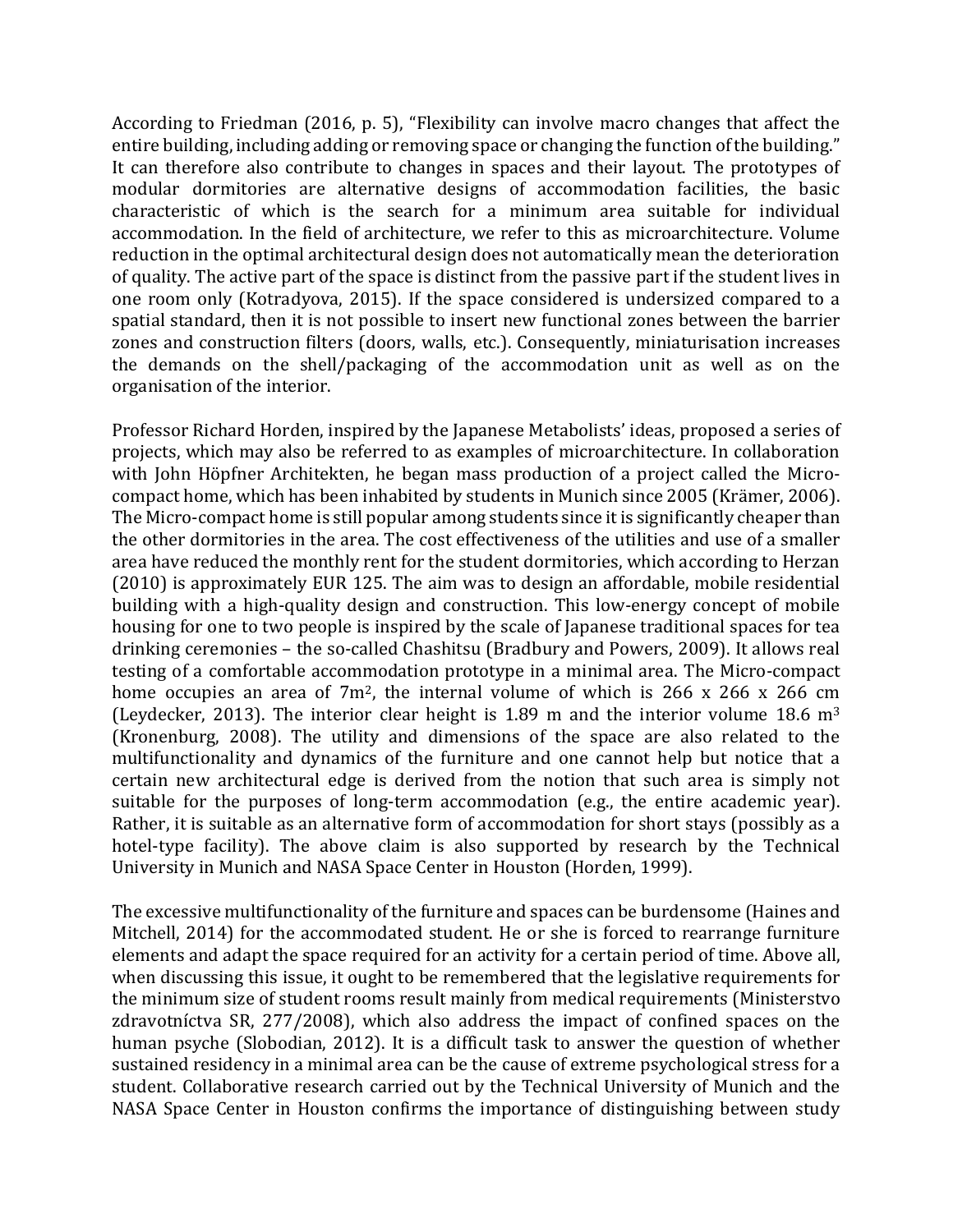space and rest areas in a confined space (Horden, 1999). Ideally, these amphoteric activities do not take place in the same area in the room. Living space in a minimal area must be optimized as well as possible with regard to usefulness but also to the mental well-being of the user. The characteristics of the interior design, such as suitable colours and touchfriendly materials, increase the comfort for users. Those characteristics are as important as the principle of easy handling and integration of technical equipment into a room. According to Kotradyova *et al*. (2019) the relation between the material used and human physiology is very dependent and, for example, the brain is under less stress in an environment with wooden materials. The contribution made by accommodation prototypes in the form of microarchitecture for the development of dormitories should not primarily be the reduction of space, but rather the variability of equipment and the resulting multifunctionality of areas.

#### **3. TYPICAL SPATIAL STANDARD OF PREFABRICATED MODULAR DORMITORY CELLS**

According to interpretive dictionaries, the term "standard" represents an achieved, common level, as well as a stable form (Šalingová-Ivanová and Maníková, 1990). In the first place, however, the standard should be a well-designed environment that suits the individuality of the user, which contributes to achieving maximum performance and satisfaction, with a minimal health burden. In the legislation of European countries, the minimum area parameters for student rooms differ significantly. In Germany, a single student room requires a minimum area of 12 m<sup>2</sup> (Mutius and Nussberger, 1994). In the United Kingdom, the minimum area of a single room is only  $6.5$  m<sup>2</sup>. In the case of a double room, the minimum area requirement of 10.2  $m^2$  is significantly underestimated. A common single room size in Great Britain and the United States of America occupies 10 m<sup>2</sup>, a double does not exceed 18 m<sup>2</sup> (Adler, 2007).

The real average of the spatial characteristics of a student accommodation cell on a European scale can be defined on the basis of analysing case studies of conventional (non-modular) dormitories. Research (Vráblová and Majcher, 2013) has shown that in conventional dormitories, the ratio of the space forming a typical accommodation cell is currently predominantly 63:37, where the higher value represents the student's living space and the lower value the area for accessories (hygiene, kitchenette, etc.). The width of a single student room is most often in the range of 2.75 - 4.25 m; the average value is 3.4 m. The depth of the whole cell is on average 6.85 m. The total area of the student cell (room and accessories in total) is on average 23  $m<sup>2</sup>$  (Vráblová, 2009). However, the dimensions of modular accommodation units are subordinated to the carrying capacity of the means of transport, as well as the dimensional standard of the transport type.

With the aim to create a platform for a theoretical model of a modular student housing unit that would be effective in economical, energy and disposition-operational terms, 35 modular dormitories (corridor or courtyard balcony type) in European countries were researched by our team from 2019 to 2021. This included: a review of project documentation and photographic materials; a survey of published expert studies; and site visits to the dormitories to assess the level of user satisfaction. The individual disposition schemes of the housing units were analysed, as well as whole floors in the selected dormitories, and the material and construction solutions. The individual case studies were reviewed and assessed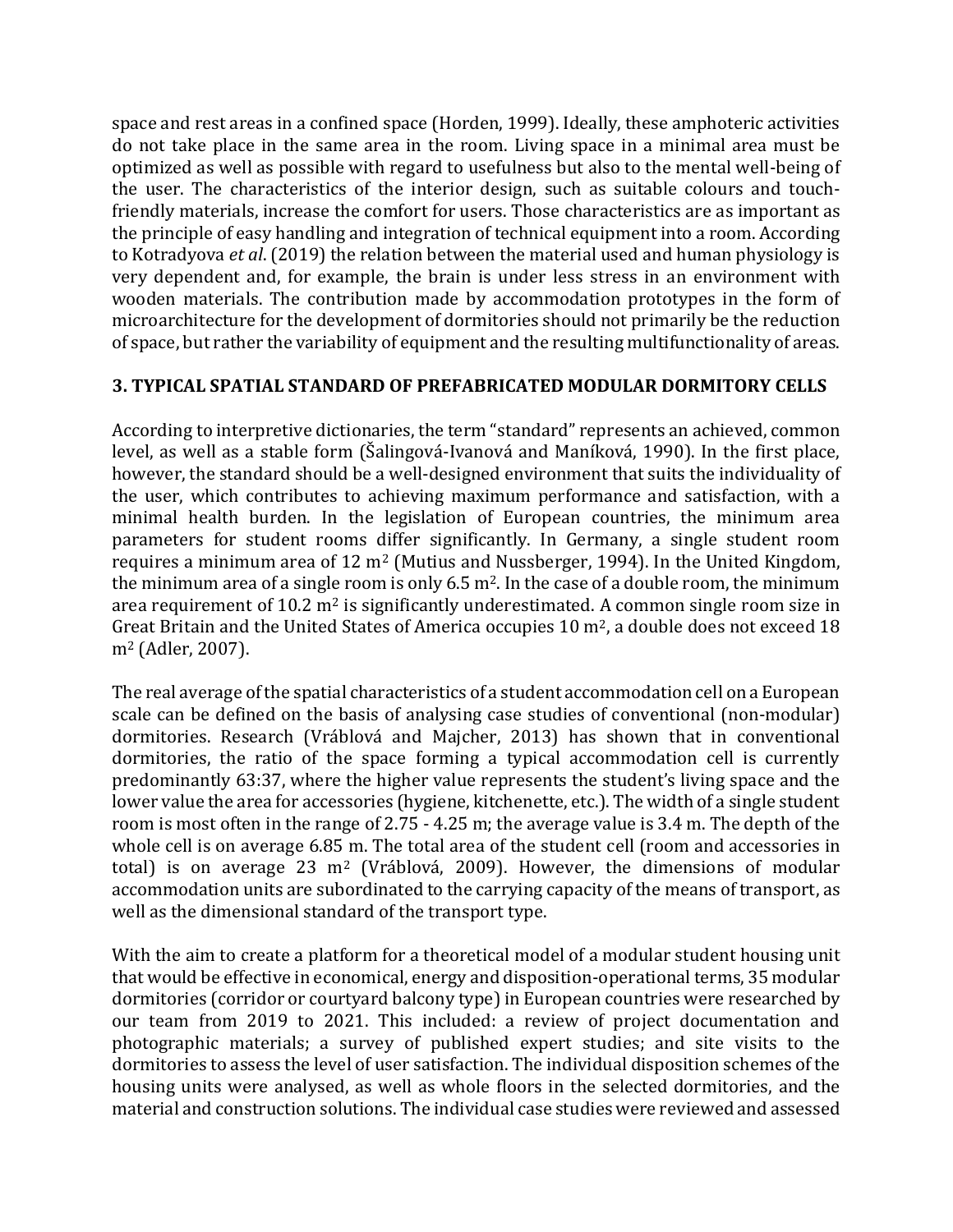in sequences, and categorised according to an Ishikawa graph. This paper focuses on assessing one category from the Ishikawa diagram: the disposition-layout schemes of the student housing units.

*Table 1. A comparison of the modular dormitories analysed (35 case studies). Abbreviations: PK – prefabricated kitchenette, PB – prefabricated bathroom, SK – standard kitchenette mounted on the construction site, SB – standard bathroom mounted on the construction site; LC – in the centre of the student cell layout; ES – entrance side of the student cell layout*

| <b>HALL OF RESIDENCE_CITY</b><br>architect          | Majority room<br>types    | Layout features                     | Construction and<br>material                   | Psychological and<br>social aspects           |
|-----------------------------------------------------|---------------------------|-------------------------------------|------------------------------------------------|-----------------------------------------------|
| (Units) Average room area                           |                           |                                     |                                                |                                               |
| SPACEBOX_UTRECHT                                    | single rooms              | PK $(1400 \times 500 \text{ mm}) +$ | galvanized steel                               | lack of space for social                      |
| Mart de Jong<br>$(300)$ $17 m2$                     | (+ apartments)            | PB;<br>position: ES                 | columns; composite<br>panels                   | interaction                                   |
| <b>DUWO_DELFT</b>                                   | single rooms              | PK + PB, standardised               | steel frame; concrete                          | separation of common                          |
| Mecanoo Architecten                                 | (+possibility             | furniture;                          | floors; wooden wall                            | areas only to the                             |
| $21 \text{ m}^2$<br>(186)                           | of 2nd person<br>lodging) | position: ES                        | frames; renewable<br>materials                 | ground floor level                            |
| <b>ZUIDERZEEWEG AMSTERDAM</b>                       | single rooms              | $PK + PB$                           | steel frame; wood-                             | natural material in the                       |
| <b>Fact Architect</b><br>30 m <sup>2</sup><br>(335) |                           | position: LC                        | based panels;<br>renewable materials           | interior - a positive<br>effect on the psyche |
| <b>HABIT CAMPUS DE SANT</b>                         | single rooms              | $PK + PB$ ;                         | prefabricated concrete                         | high degree of                                |
| <b>CUGAT_BARCELONA</b>                              |                           | position: ES; rooms                 | modules covered with                           | personalization of the                        |
| H Arquitectes                                       |                           | without furniture                   | galvanized steel                               | room - including wall                         |
| $56 \, m^2$<br>(57)                                 |                           |                                     |                                                | and ceiling surfaces                          |
| GRØNNEVIKSØREN_BERGEN<br>3RW Arkitekter AS          | single rooms              | $PK + PB$<br>position: ES;          | steel frames and<br>concrete slabs             | personalization of the<br>room environment;   |
| 16.5 m <sup>2</sup><br>(704)                        | (+apartments)             | rooms without                       |                                                | access balconies:                             |
|                                                     |                           | furniture                           |                                                | social interaction                            |
| WOODIE_HAMBURG                                      | single rooms              | $PK + PB$                           | wooden prefabricated                           | interior: natural                             |
| Sauerbruch Hutton Architekten                       |                           | position: ES, built-in              | modules                                        | (wooden) material - a                         |
| $19 \text{ m}^2$<br>(371)                           |                           | cabinets and beds                   |                                                | positive effect on the                        |
| <b>KEETWONEN_AMSTERDAM</b>                          | single rooms              | $PK + PB$                           | new steel containers                           | psyche<br>rooms divided into                  |
| TempoHousing                                        |                           | position: LC                        | (non-recycled)                                 | functional zones                              |
| 26.75 m <sup>2</sup><br>(1000)                      |                           |                                     |                                                |                                               |
| <b>QUBIC_AMSTERDAM</b>                              | single rooms              | $PK + PB$ ;                         | former shipping                                | social activation:                            |
| HVDN architekten                                    | $(+ 72)$                  | position: ES                        | containers; plastic                            | groups of rooms with                          |
| $24 \text{ m}^2$<br>(715)                           | apartments)               |                                     | prefabricated panels<br>facade                 | shared terraces                               |
| <b>CITÉ A DOCKS_LE HAVRE</b>                        | single rooms              | $PK + PB$                           | former shipping                                | social activation:                            |
| Cattani Architects<br>$24 \text{ m}^2$<br>(100)     |                           | position: LC; wooden<br>furniture   | containers with<br>independent                 | shared balconies                              |
|                                                     |                           |                                     | supporting steel frame                         |                                               |
|                                                     |                           |                                     | structure                                      |                                               |
| <b>FRANKIE &amp; JOHNNY_BERLIN</b>                  | single rooms              | $PK + PB$                           | former shipping                                | wide access balconies                         |
| Holzer Kobler Architekturen                         | (+ apartments)            | position: LC;                       | containers 40 <sup>'</sup> ;                   | and terraces                                  |
| $26 \text{ m}^2$<br>(417)                           |                           | standardised<br>furniture           | mineral wool+<br>vacuum insulation             | supporting social<br>interaction              |
| <b>SMALLVILLE_SION</b>                              | single rooms              | 60 %: PB position: LC;              | steel frame; wood-                             | rooms divided to                              |
| <b>DMDModular</b>                                   |                           | PK position: ES;                    | based panels;                                  | functional zones;                             |
| $18 m^2$ , $28 m^2$ , $35 m^2$<br>(42)              |                           | 40 %: PB position: ES;              | renewable materials                            | natural material in the                       |
|                                                     |                           | custom-made                         | (interior: wooden                              | interior - a positive                         |
|                                                     |                           | furniture                           | surfaces)                                      | effect on the psyche                          |
| <b>MANRESA</b><br><b>CAMPUS_BARCELONA</b>           | single rooms              | $PK + PB$ ;<br>position: ES;        | prefabricated concrete<br>modules covered with | high degree of<br>personalization of the      |
| Xavier Tragant                                      |                           | without furniture                   | galvanized steel                               | room - including wall                         |
| 46 m <sup>2</sup><br>(75)                           |                           |                                     |                                                | and ceiling surfaces                          |
| <b>DYSON STUDENT VILLAGE_</b>                       | double rooms              | PB position: ES;                    | cross-laminate timber                          | timber in the interior -                      |
| <b>MALMESBURY</b>                                   |                           | integrated built-in                 | (CLT) construction;                            | natural living                                |
| WilkinsonEyre                                       |                           | storage furniture and               | the external                                   | environment;                                  |
| $30.24\ m^2$<br>(78)                                |                           | tables                              | aluminium cladding,                            |                                               |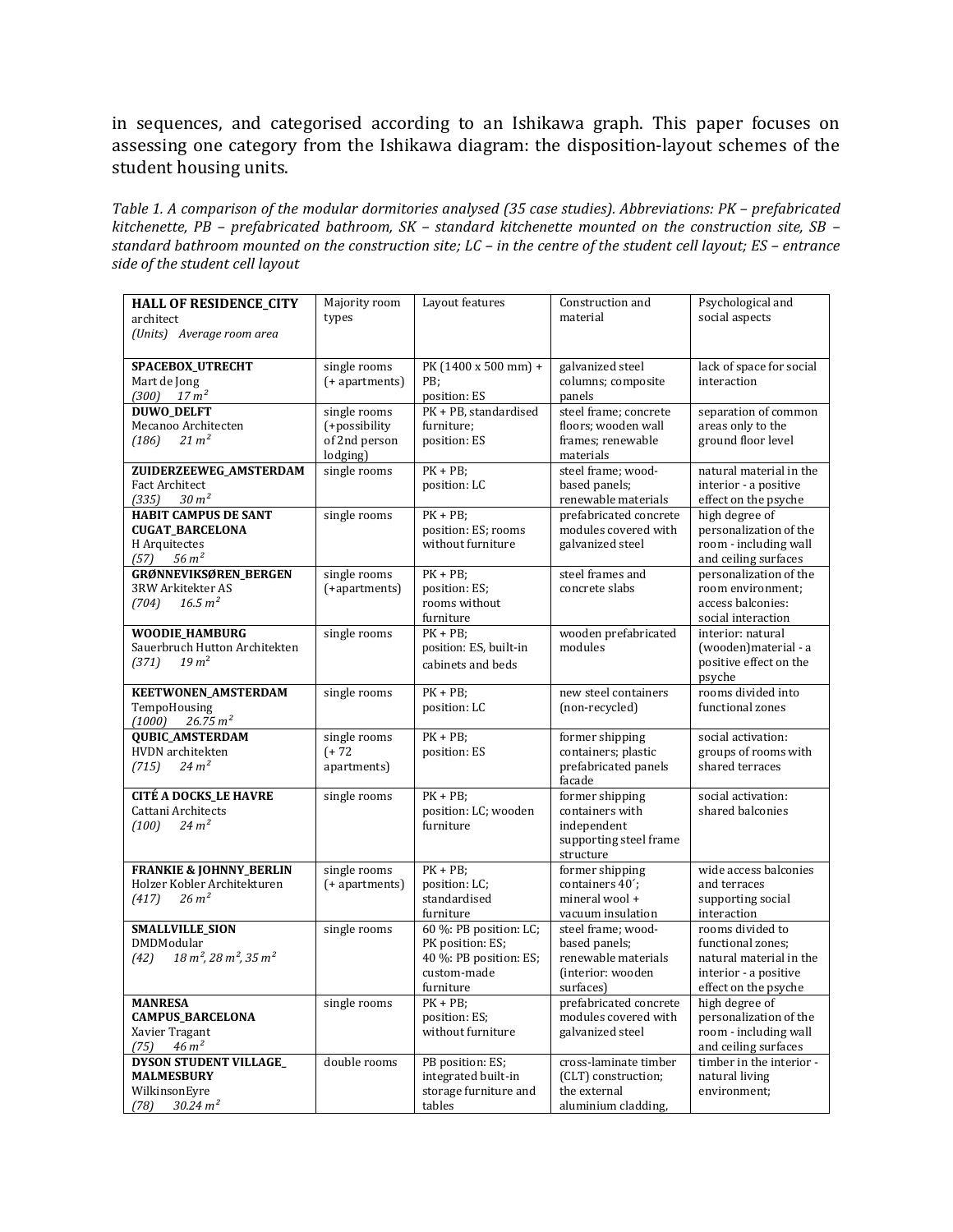|                                                                                                        |                                              |                                                                                                             | sedum-covered roofs;<br>92% natural materials                                            | central social and<br>learning hub, shared<br>kitchen;                                                                     |
|--------------------------------------------------------------------------------------------------------|----------------------------------------------|-------------------------------------------------------------------------------------------------------------|------------------------------------------------------------------------------------------|----------------------------------------------------------------------------------------------------------------------------|
| <b>CAMPUS MELATEN_AACHEN</b><br>SzturArchitekten<br>$26 m2, 29 m2 (10%)$<br>(285)                      | single rooms<br>(+ apartments)               | PK position: ES;<br>PB position: LC;                                                                        | recycling of 288<br>existing mobile<br>residential modules;<br>metallic facade           | courtyard and exterior<br>connecting bridges: a<br>space for social<br>interaction                                         |
| MOLLWITZSTRASSE_BERLIN<br>n vier architekten<br>19 m <sup>2</sup><br>(86)                              | single rooms<br>(+ apartments)               | PK + PB position: ES;<br>standardised<br>furniture                                                          | modular wooden<br>frame construction +<br>wood-based filling<br>panels                   | shared kitchens,<br>interior social spaces,<br>neutral colour of the<br>interior - a positive<br>effect on the psyche      |
| <b>FREIBURG IM BREISGAU</b><br>Weissenrieder architekten<br>$14 \text{ m}^2$<br>(147)                  | double rooms                                 | shared kitchen +<br>bathroom for the<br>whole floor                                                         | wooden prefabricated<br>modules, visible<br>wooden wall surfaces<br>in the rooms         | natural material in the<br>interior - a positive<br>effect on the psyche                                                   |
| MIKROWOHNUNGEN_<br><b>HEILBRONN</b><br>Joos Keller<br>17.5/35 m <sup>2</sup><br>(23)                   | single rooms<br>(+ apartments)               | PK + PB position: ES;                                                                                       | wooden prefabricated<br>modules, visible<br>wooden wall surfaces<br>in the rooms         | rooms divided into<br>functional zones;<br>social activation:<br>shared exterior gallery                                   |
| LUTTERTERRASSE_GÖTTINGEN<br>LIMA Architekten<br>$18 \text{ m}^2$<br>(265)                              | single rooms                                 | PK + PB position: ES;                                                                                       | wooden prefabricated<br>modules, visible<br>wooden wall surfaces<br>in the rooms         | natural material in the<br>interior - a positive<br>effect on the psyche                                                   |
| MODULBAU_BRAUNSCHWEIG<br><b>IWB</b> inngenieure<br>19 m <sup>2</sup><br>(75)                           | single rooms<br>(+ apartments)               | PK + PB position: ES;                                                                                       | new steel<br>prefabricated<br>modules: facade of<br>HPL prefabricated<br>panels          | lack of space for social<br>interaction                                                                                    |
| STUDENT HOUSING MODULE_<br><b>REIMS</b><br>XCube-Engineer.&Prefabrication<br>$27 \text{ m}^2$<br>(131) | double rooms                                 | PK + PB position: ES;                                                                                       | former shipping<br>containers,<br>walls finishing:<br>mineral wool<br>+ composite panels | lack of space for social<br>interaction;<br>excessive colour of<br>interior surfaces -<br>negative effect on the<br>psyche |
| <b>STUDENT HOUSING_</b><br><b>HEIDELBERG</b><br>XCUBE, Engineer.& Prefabrication<br>$(265)$ $27 m2$    | single rooms<br>$(1-, 2-, 3$ -room<br>cells) | PK + PB position: ES;<br>standardised<br>furniture                                                          | wooden frame<br>construction +<br>plasterboards                                          | lack of space for social<br>interaction                                                                                    |
| <b>MODULAR</b><br><b>CHECKERBOARD_PAU</b><br>2A Design, Davis Authenac<br>17.5 m <sup>2</sup><br>(214) | single rooms<br>$(+ 2)$<br>apartments)       | PK position: LC;<br>PB position: ES;<br>integrated built-in<br>furniture; kitchenette:<br>in the night zone | prefabricated concrete<br>modular units                                                  | lack of space for social<br>interaction;<br>personalization: floors<br>and ceiling without<br>surface treatment            |
| STUDENT ACCOMMODATION<br><b>GHOTENBURG</b><br>Nova Deko Modular<br>(162)<br>26.5 m <sup>2</sup>        | single rooms                                 | PK position: ES;<br>PB position: LC;<br>standardised<br>furniture                                           | former shipping<br>containers, sheet<br>metal panels facade                              | social activation:<br>shared enclosed<br>balconies and exterior<br>atrium                                                  |
| CAMPUS_KOBLENZ<br>Ternes Architekten BDA<br>$28 \,\mathrm{m}^2/19.2 \,\mathrm{m}^2$<br>(37)            | single rooms                                 | PK position: ES;<br>PB position: LC;<br>integrated built-in +<br>standardised<br>furniture                  | steel frame<br>construction,<br>composite panels +<br>thermal insulation                 | high degree of<br>personalization of the<br>room;<br>shared roof terrace                                                   |
| <b>CAMPUS_WAGENINGEN</b><br>Te Kiefte Architecten<br>$21 \, m2$<br>(312)                               | single rooms                                 | PK+PB position: ES;<br>integrated built-in<br>furniture                                                     | steel frame<br>construction,<br>aluminum and<br>wooden facade<br>cladding                | courtyard and exterior<br>access balconies: a<br>space for social<br>interaction                                           |
| <b>STUDENT</b><br><b>VILLAGE_AMSTERDAM</b><br>Studio Selva<br>(358)<br>$18 \, m2$                      | single rooms                                 | PK+PB position: ES;<br>integrated built-in<br>furniture +<br>standardised<br>furniture                      | wooden frame<br>construction + wood-<br>based filling panels                             | several courtyards: a<br>communicative space<br>for interaction                                                            |
| <b>U2 CAMPUS APARTMENTS</b><br><b>NORDVEJ</b><br>Concept Living A/S<br>$26 \, m2$<br>(312)             | apartments                                   | PK position: LC;<br>PB position: LC;<br>standardised<br>furniture                                           | steel frames and metal<br>panels cladding                                                | high degree of<br>personalization of the<br>room; courtyard and<br>access balconies: a<br>space for interaction            |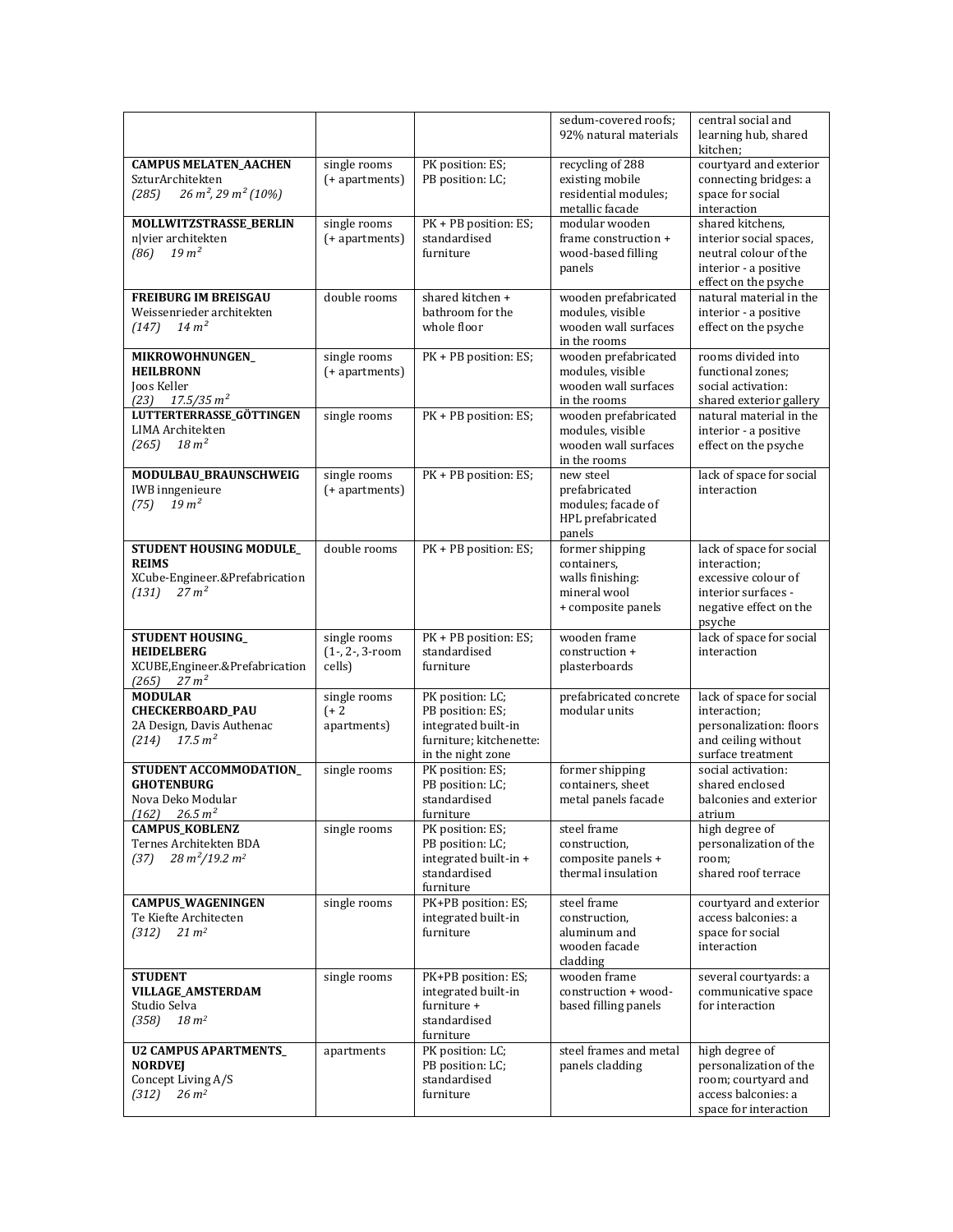| <b>STORKOWER</b>               | single rooms      | PK+PB position: ES;   | timber load-bearing     | natural material in the |
|--------------------------------|-------------------|-----------------------|-------------------------|-------------------------|
| <b>STRASSE_BERLIN</b>          | (apartments)      | integrated built-in   | walls and columns;      | interior - a positive   |
| <b>ARUP</b>                    |                   | furniture             | reinforced concrete     | effect on the psyche    |
| $16 \, \text{m}^2$<br>(129)    |                   |                       | floor slabs             |                         |
| <b>PARADIES</b>                | single rooms      | PK+PB position: ES;   | timber load-bearing     | participatory planning  |
| <b>KONSTANZ</b>                | $(1 -, 2 - room)$ | separate hallway;     | walls and columns;      | (cooperation with       |
| Lutz + Roos Architekten        | cells)            | integrated built-in   | reinforced concrete     | students), + prototype  |
| $20 \, \text{m}^2$<br>(134)    |                   | furniture             | floor slabs             | of a modular cell       |
| <b>THE FIZZ</b>                | single rooms      | PB position: ES;      | reinforced concrete     | social activation:      |
| SPARTAAN AMSTERDAM             |                   | SK position: ES;      | floor slabs and wall    | shared terrace; café    |
| Studioninedots                 |                   | standardised          | parts; + wood-based     | and relaxation spaces   |
| 27.5 m <sup>2</sup><br>(361)   |                   | furniture             | filling panels          |                         |
| <b>Campus Montilivi_GIRONA</b> | single rooms      | PK+PB position: ES;   | prefabricated concrete  | social activation: gym, |
| Xavier Tragant                 | $(55\%)$ ;        | standardised          | modules covered with    | TV room, lounge bar,    |
| 47 m <sup>2</sup><br>(70)      | apartments        | furniture             | galvanized steel        | shared kitchens         |
| <b>KOAS</b>                    | single rooms      | PB position: ES;      | cross-laminate timber   | social activation:      |
| SEMINAARIMÄKI JYVÄSKYLÄ        | $(91\%)$          | PK position: LC;      | (CLT) construction;     | clubroom, shared        |
| Verstas Architects             | apartments        | standardised          | facades: fire-retardant | kitchens                |
| $27 \text{ m}^2$<br>(103)      |                   | furniture             | wooden cladding         |                         |
| <b>KERAMUS_UTRECHT</b>         | single rooms      | PK + PB position: ES; | steel frame             | social<br>activation:   |
| Jillis Kinkel                  | (+ apartments)    | standardised          | construction,           | shared roof terraces;   |
| (232)<br>$21 \, \text{m}^2$    |                   | furniture             | reinforced concrete     | separation of common    |
|                                |                   |                       | floor slabs; facades:   | areas only to the       |
|                                |                   |                       | ceramics cladding       | ground floor level      |
| <b>KATZENSPRUNG_VAALS</b>      | single rooms      | PK + PB position: ES; | steel frame             | high<br>of<br>degree    |
| MH1 Architecten, Studio Job    | (+ apartments)    | standardised          | construction,           | personalization of the  |
| $21 \, m2$<br>(461)            |                   | furniture             | reinforced concrete     | room;                   |
|                                |                   |                       | floor slabs; facades:   | interactive exterior    |
|                                |                   |                       | perforated fiber        | space between           |
|                                |                   |                       | cement boards,          | buildings               |
| <b>POP-UP DORMS_WIEN</b>       | single rooms      | shared kitchen +      | wooden frame            | natural material in the |
| F2 Architekten                 |                   | bathroom for group of | construction + wood -   | interior - a positive   |
| $12 \, m2$<br>(86)             |                   | units                 | based filling panels    | effect on the psyche;   |
|                                |                   |                       |                         | common atrium           |
|                                |                   |                       |                         | without direct light -  |
|                                |                   |                       |                         | negative effect on the  |
|                                |                   |                       |                         | psyche                  |
|                                |                   |                       |                         |                         |

Two predominant floor plan types of modular student accommodation cells emerged from the case-study analysis. The difference between them stems from the specifics of the supporting structure used, e.g., for modular cells made from an existing shipping container, a second type of floor plan arrangement is typical.

The most common type of floor plan is specific to the utilitarian composition of two spaces: the student room and the bathroom. The rooms are mostly single. Area-minimized sanitary facilities are part of the accommodation cells, and in the room itself, near the entrance, there is an integrated kitchenette. In many cases, in some areas of the accommodation section, there are several accommodation cells consisting of a group of two, three or four student rooms with a common living room and kitchen – similar to apartment hotel accommodation for more people.

The average area of the usable space of the whole accommodation cell ranges from  $17 \text{ m}^2$  to 56 m<sup>2</sup>, and the predominant area is 20-25 m<sup>2</sup>, which is a standard compatible with the accommodation cells of conventional university homes. The standard room width is approximately 3 m (a width greater than 3.30 is exceptional due to the complexity of transportation). The disadvantage in many of the case studies is that the rooms are accessed directly from the exterior, in addition to the reduced possibility of social interaction in the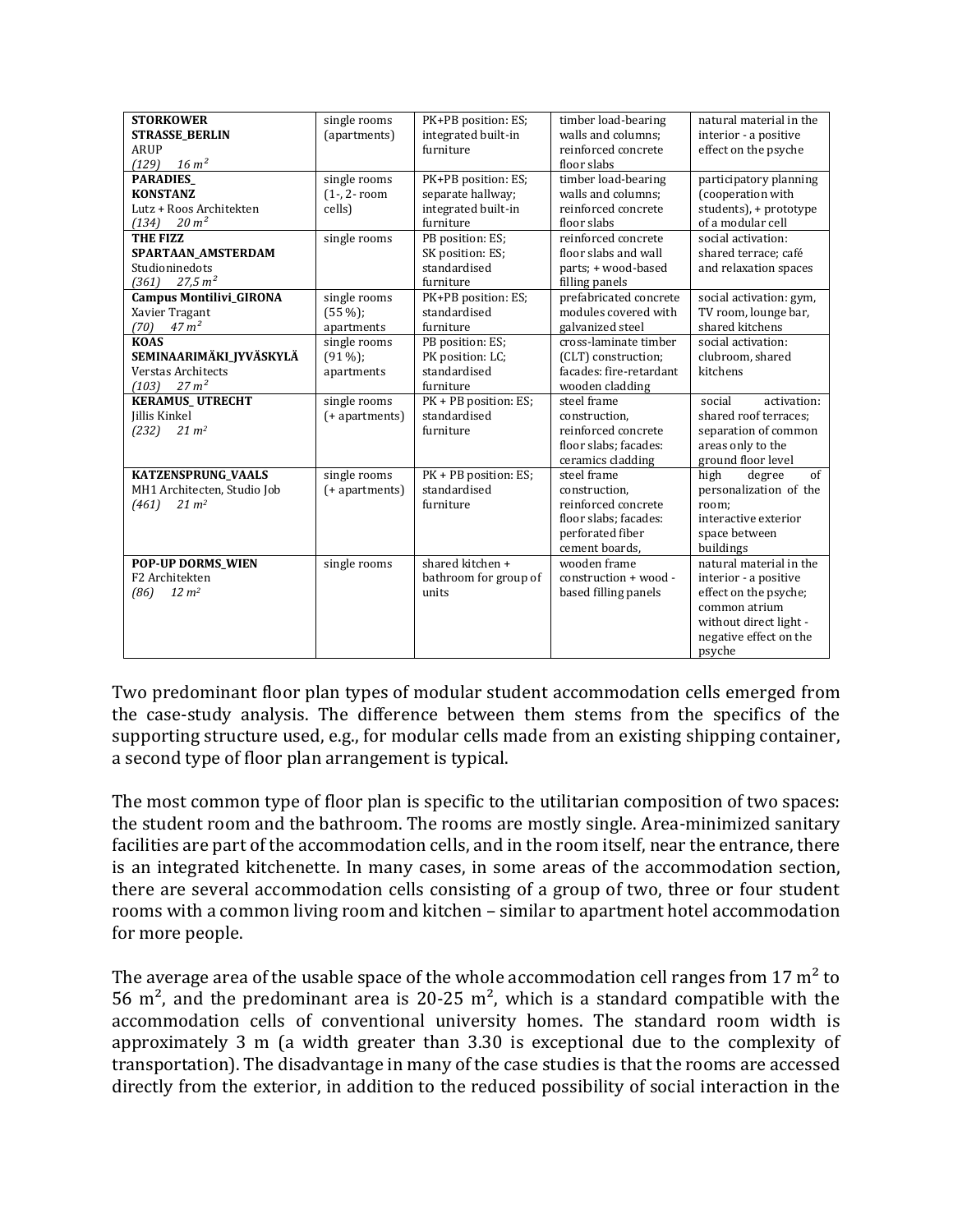room due to the non-division of the space into private and "semi-private" zones (entry is directly into the bedroom) (Figure 2).



*Figure 2. The first-floor plan type of modular student accommodation cells: characteristic layout-operational scheme of the spaces. Modular dormitory accommodation units: DUWO in Delft (architectural association Mecanoo) and the modular dormitory of the Catalan Technical University of Barcelona, H Arquitectes (Source: Friedman, 2016; Goula, 2013)* 

From the construction point of view, prefabricated modular units produced by joining largeformat wooden panels are most numerous in this floor plan, using wood or steel as the frame supporting structure of the modules. According to Kotradyova *et al*. (2019), "Wood with its natural and emotional impact through visual, tactile, and olfactory interaction also has positive objective properties of the healthy microclimate, such as great contact comfort, improvement of room acoustics, the regulation of air humidity in a space, reduction of VOC (volatile organic compound) and emissions" (Kotradyova *et al*., 2019, p. 2). For modular units in taller buildings (usually 5-8 storeys), a load-bearing system consisting of a combination of steel frame structures and reinforced concrete slabs is the usual choice. Another possibility is to use plastic and composite materials (mostly polyester resins and glass fibres), which are very lightweight, and easy to shape and maintain.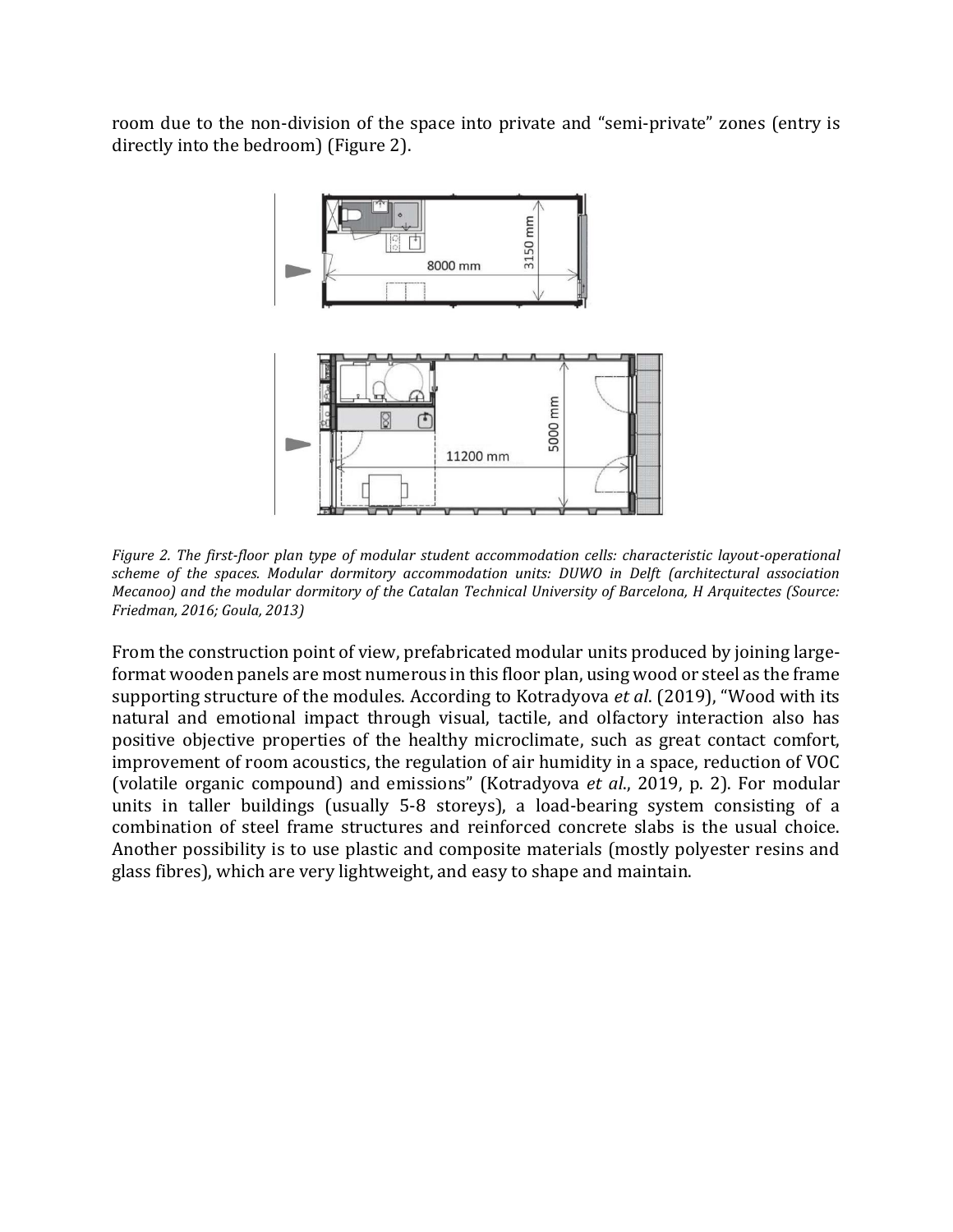

*Figure 3. Theoretical model A1: modular student dormitory cell composition in the scheme of the accommodation section of the first type of floor plans. Legend: 1 – entrance zone, 2 - sanitation, 3 – cooking, eating, 4 – sleeping, relax, 5 – learning, working, 6 – relaxation, 7 – balcony (Source: Authors)*

A typical arrangement for the second most common type of floor plan is one in which the accommodation cell is divided into two smaller living spaces oriented towards the opposite facades of the building. In the middle of the floor plan is an integrated bathroom between them. The kitchenette and dining area, which forms a small living room, is separated from the bedroom on the other side. The layout is thus divided into a private zone and a "semiprivate" day zone – which is also used for meetings of smaller group of students. The entrance to the cell is via the kitchenette and dining area. A long and narrow floor plan is typical for the given modular blocks. The entrance area with a kitchenette also serves as an acoustic and hygienic filter for the living space, symbolically replacing the vestibule. An indisputable advantage of this concept is the direct contact between the interior and the shared exterior, i.e., the contact between the living area of the living cell and the interactive space of the common horizontal communication. The scheme supports contact between students directly in the room – in its "living area", while the bedroom remains the private territory of the occupant (Figure 4).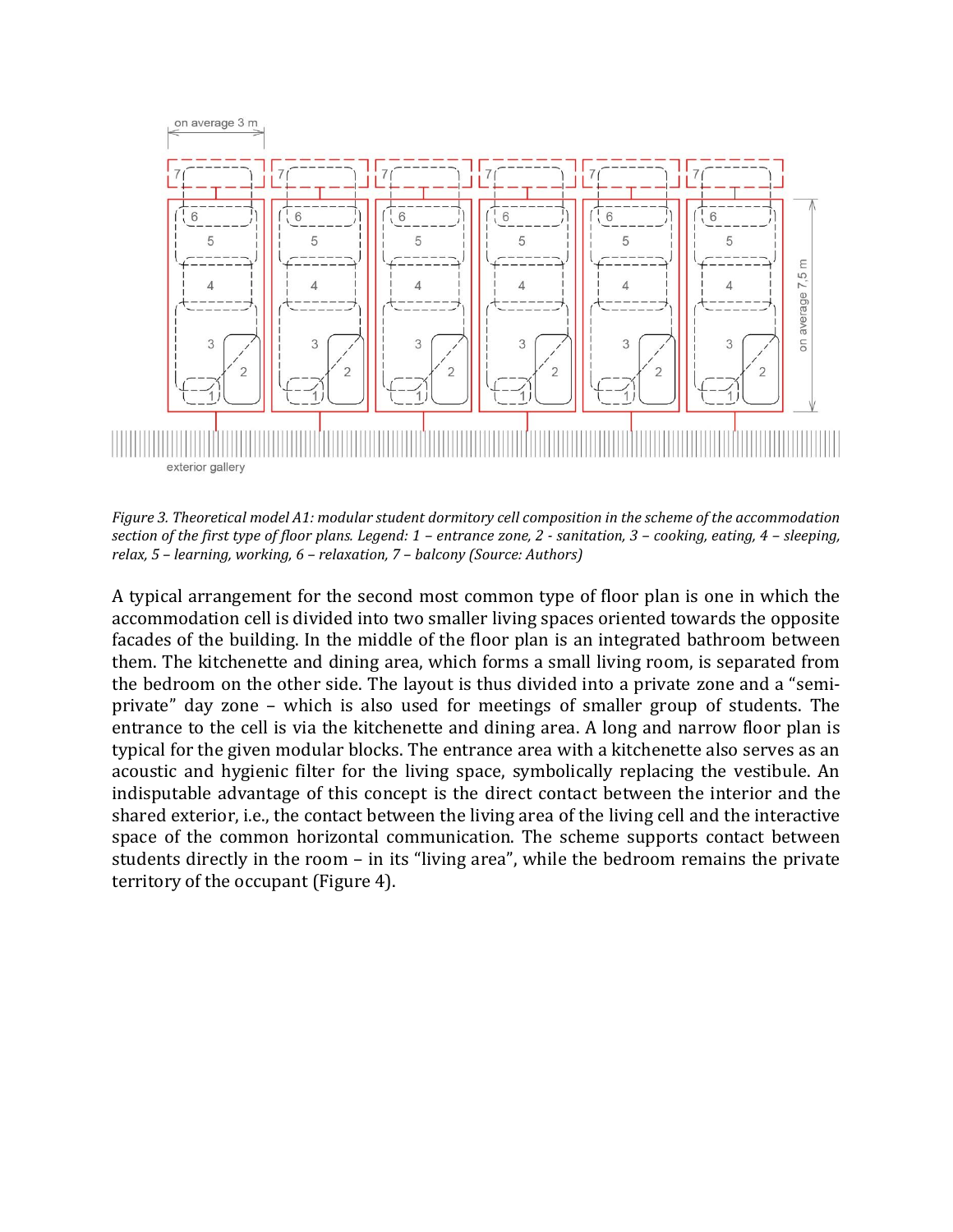

*Figure 4. Characteristic narrow longitudinal floor plans of the second group of accommodation cells. Modular accommodation cells as building units of student residences Cité a docks in Le Havre (Cattani Architects) and Frankie & Johny in Berlin (Holzer Kobler Architekturen) (Source: Holzer Kobler Architekturen, 2016; Authors, 2021)*

The typical narrow accommodation cells occupy an area of  $25 - 30$  m<sup>2</sup> on average, which represents a minimal increase in the dimensions compared to the first type of floor plan. Though the perceived space seems more generous in the first type of floor plan, it neither allows the structuring of the room into zones nor preserves privacy in the night zone of the room. A typical dimension of this floor plan is the atypical proportion of the area: a very narrow clear width of the room, which is on average 2300 mm in the case-study buildings (Figure 4). This proportion results mainly from the size types of the shipping containers used for conversion into modular student accommodation cells that are characteristic of the floor plan of the second type. The standardisation of the dimensions of ISO containers also affects their use in the modular building structure. In particular, 5 standard container lengths are used worldwide: 6.1 m, 12.2 m, 13.7 m, 14.6 m and 16.2 m. The so-called "40-ft" container – with a length of 12.2 m, is the most widely used size type in shipping (ECS European Containers, 2020).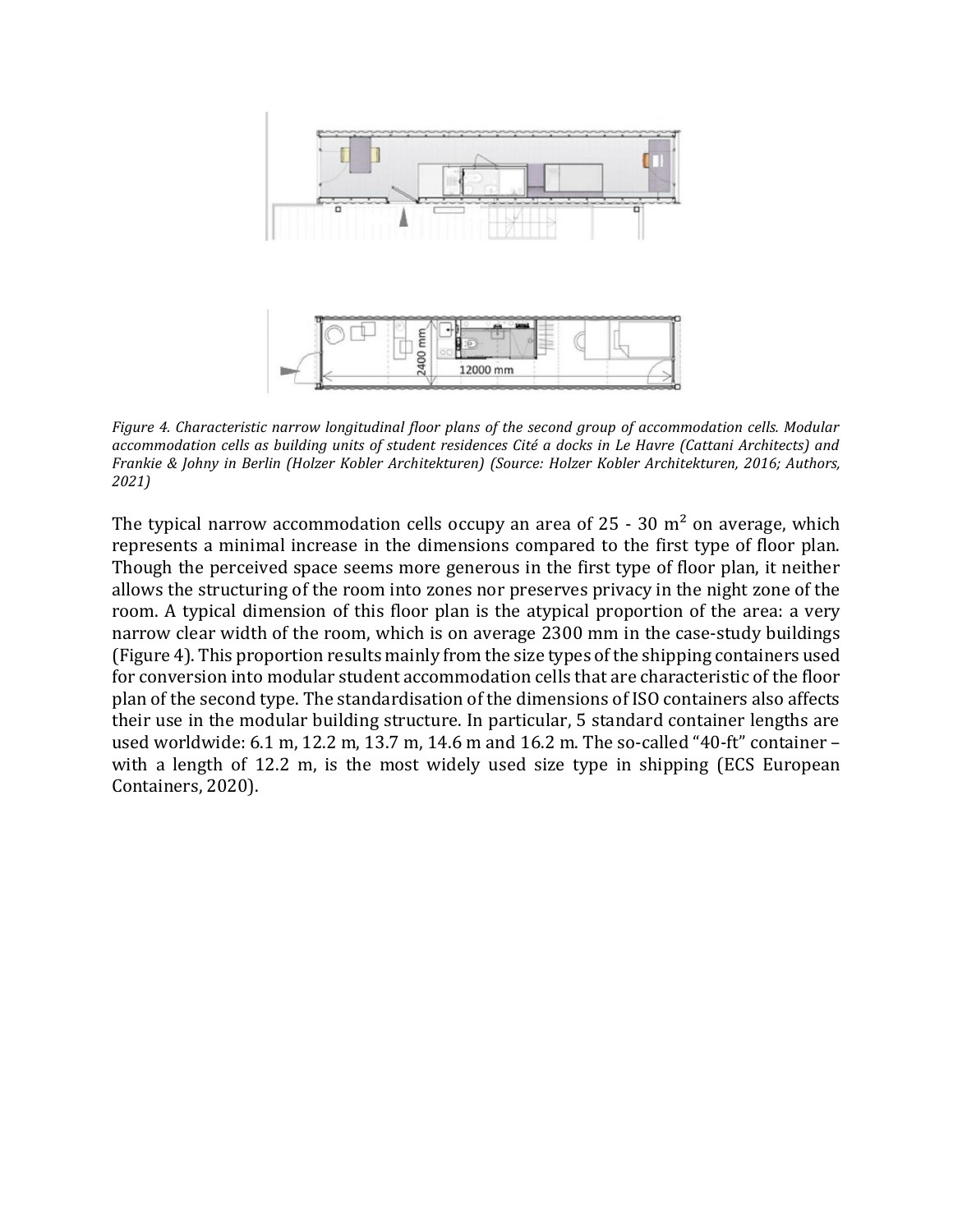

*Figure 5. Theoretical model A2: modular student living cell compositions of the accommodation section of the second type of floor plan. Entrance zone lacks a solution for its functions – user enters directly into the living room equipped with a dining corner. Legend: (1- entrance zone - not available here), 2 - sanitation, 3 – cooking, eating, 4 – sleeping, relaxing, 5 – learning, working, 6 – relaxing, 7 – balcony, 8 – day zone, 9 – night zone (Source: Authors)*

15% of the floor plans from the case studies with a narrow longitudinal floor plan of the second type are modular dormitories composed of prefabricated cells, often designed from easily recyclable materials. An inspiring example is the Zuiderzeeweg student residence in Amsterdam (Bellini *et al*., 2015), where the basic supporting structure of a modular cell is a steel frame structure, and the walls are filled with wood-based panels (Figure 5).

The spatial and surface maximum of the student modular cells in the case studies are subject to road transport requirements, to ensure the collision-free transport of prefabricated cells. For example, in the Slovak Republic according to Government Regulation no. 349/2009 Coll. the width of the vehicle with the load must not exceed 2.55 m and the maximum permissible length of the vehicles is 12 m (for truck sets with a semi-trailer 16.50 m). The height must not exceed 4.05 m (Vláda Slovenskej republiky, 349/2009). The given dimensional limits must also be taken into account in the design and subsequent implementation of a modular student dormitory. Moreover, this is true even in exceptional circumstances, for example if the production is carried out in the vicinity of the building plot, as the sustainability of the modular architecture has to be considered, and thus it is appropriate to support its possible mobility in the future. It follows that the maximum usable area of a modular cell (after thermal insulation of the inner space of the construction) does not exceed 30  $m<sup>2</sup>$ . (The maximum allowed length of the truck, including the driver's trailer and cabin, is 16.5m – therefore the container should not exceed a maximum length of 12 m to be able to load it onto the trailer).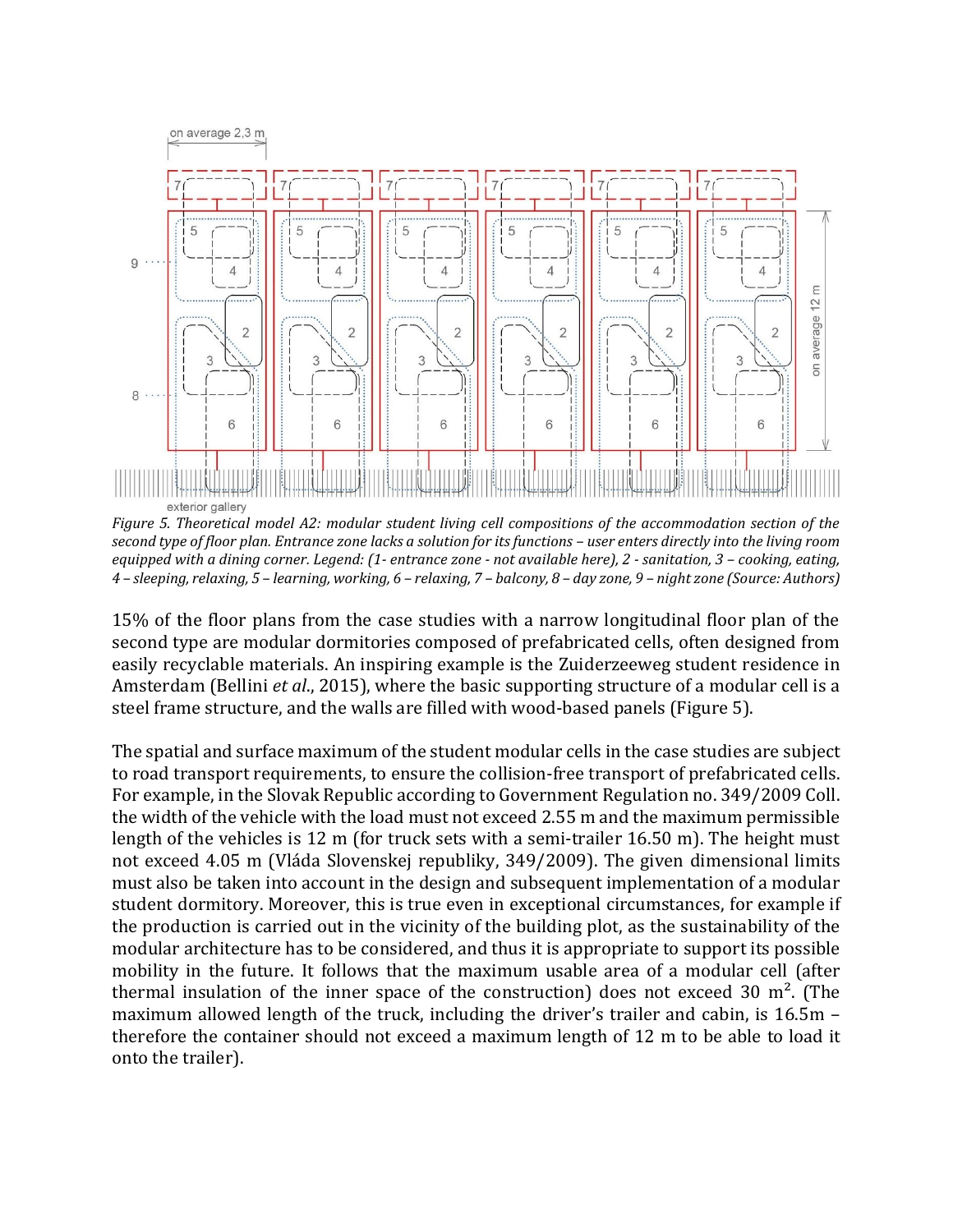Based on the above-mentioned minimum requirements for student accommodation and at the same time the limit parameters for transportation in European countries, it is possible to determine which size types of transport containers are suitable for conversion to a modular student accommodation cell. The most suitable space for conversion is a 40′ container, with internal dimensions of 2.352 x 12.032 x 2.385 m, and a total external volume of  $67.5$  m<sup>3</sup> (ECS European Containers, 2020). The  $40'$  container meets the minimum requirements for student accommodation facilities – the height of the interior space is more than 2.38 m, including a reserve for insulation and interior finishes. The external dimension does not exceed a width of 2.55 m or the maximum specified length subject to road transport.

## **4. DISCUSSION**

In the design and implementation of these student residences, the architects' desire to maintain intimacy in the living cells while supporting the community life of the students can be seen. The observer cannot help but notice that the focus is placed on the creation of common areas for study, dining and relaxation. In fact, an additional analysis would have to struggle with the question of what would be the ideal ratio of the private zone intended only for individual use to the common areas. According to a study by Hendershott *et al*. (1992), which dealt with the evaluation of the quality of student housing, students were less satisfied with university housing than with their academic or social life. They highlighted insufficient spatial dimensions and lack of privacy as serious problems. Preservation of privacy is also mentioned as one of the priorities of Twale and Damron (1991), who described a student residence as satisfactory only if it offers a quiet environment structured for smaller groups of residents, providing privacy and appropriate room sizes.

The quality of the interior design of the student room has a great influence on the general satisfaction of the residents with regard to their university home and whether they give positive feedback. The student accommodation cell is the main determinant of satisfaction with the accommodation facility. Tailor-made progressively integrated interiors in buildings such as the Horden "micro-compact home" or the prefabricated Woodie dormitory cells cannot be fully adapted to a student's requirements. Despite the general positive response of the professional public to their design, there is a risk of a negative impact on the students' psyche. According to Thomsen and Eikemo (2010) young people need to develop and express their own identity, and living environments without opportunities for personalisation can have a negative impact on housing satisfaction. There are many possible reasons for this, for example, they do not feel comfortable in the interior, the placement of furniture does not suit them or the design restricts them. A suitable solution is the flexibility of the interior: its adaptability to the user's current activity, which has the disadvantage of increasing the cost of construction.

Student dissatisfaction with their accommodation can stem from the insufficient manner in which the issue of privacy and intimacy is dealt with, in contrast to the encouragement of social interaction provided by the designs. This is because the designs promote the development of relationships between the residents living together, without considering whether this is something they truly desire. Indeed, many of the problems that students report arise in response to forced social activity and the absence of opportunities to spend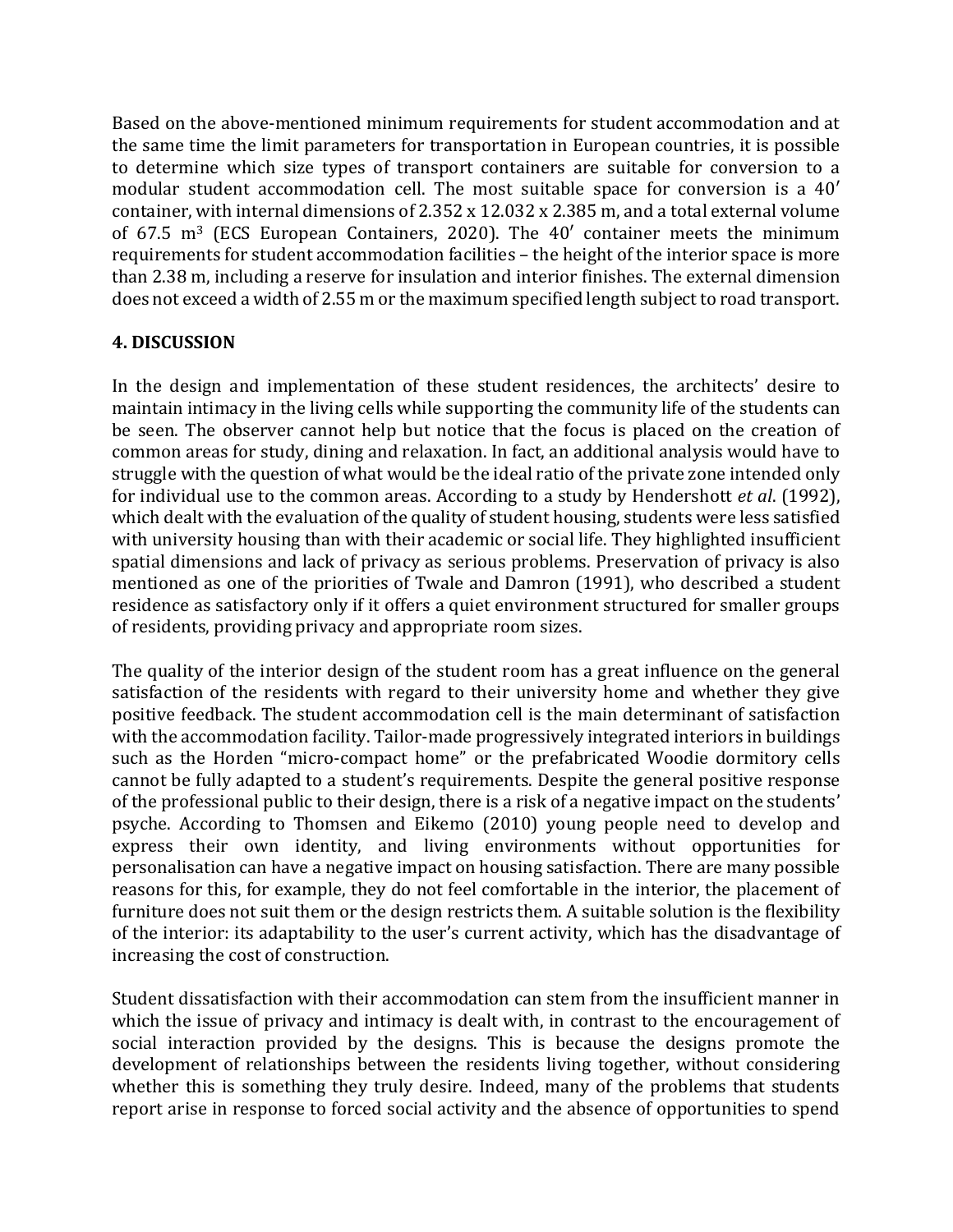time alone. Students responded negatively with regard to the lack of space where they could spend time doing activities such as learning or just resting. "The dormitory rooms are supposed to provide students with required physical conditions and also spaces for spare time activities." (Kilicaslan, 2013, p. 451) This implies inadequacy of the design of double and multi-bed student rooms, which do not provide intimacy and privacy to the individual. However, the solution is not only the design of accommodation sections with single rooms, but also the use of apartment-type accommodation, where roommates can perform activities with the added benefit of privacy.

In the case studies, as well as other implementations of modular student dormitories, accommodation in single rooms is clearly preferred (Table 1). The problem of creating various smaller groups of students is solved here by connecting the modular units, so that 2- 4 single rooms have a common living room with a kitchenette, and form a student accommodation cell. In the case of student dormitories that possess exclusively single rooms of adequate size, it is possible to reduce social spaces to a minimum. Students meet friends directly in their rooms, which are actively connected with balconies or courtyards where they can socialise (Figure 6). The operational solution for accommodation cells with the second type of floor plans supports the preservation of intimacy and privacy of the individual, and at the same time it offers another area for meeting friends. As for the concept of accommodation cells with only one compact space in a room, there is no boundary between the perception of privacy and common social areas. According to a study by Kobue *et al*. (2017), students prefer single rooms that provide a feeling of privacy, a fast internet connection and flexible furnishing. The interest in single rooms stems from the fact that most students have never shared a bedroom, and many do not even have experience with a common bathroom (Rickes, 2009).



*Figure 6. An operational solution for accommodation cells of the second (container) and first type (with only one compact space) – the perception of privacy. (Source: Authors)*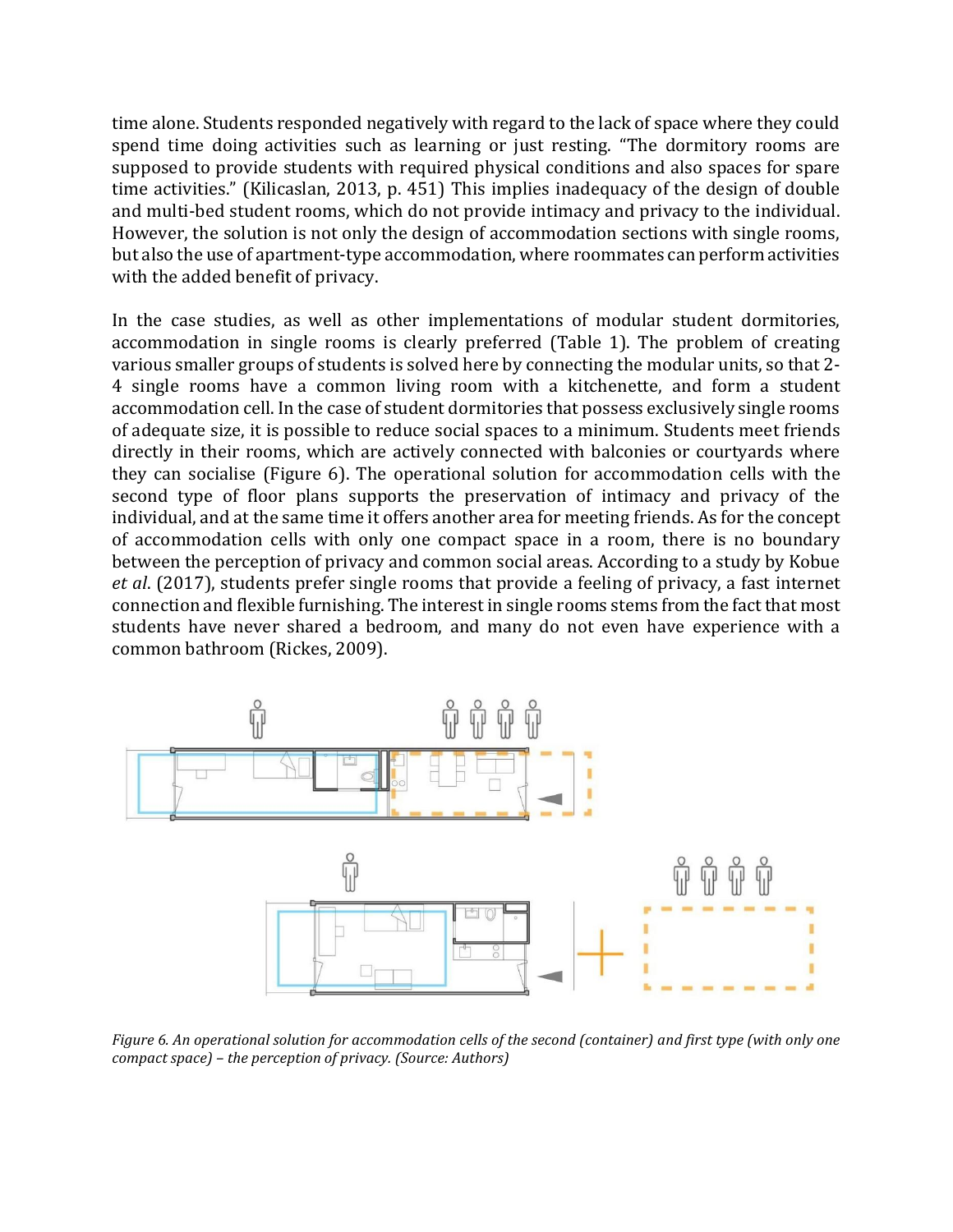The interior of modular student cells is mostly furnished with flexible, easy-to-maintain furniture. A complex bathroom block, as well as a kitchenette, are integrated into the overall structure directly in the factory. In regards to conventional dormitories, the ratio of the students' living space to the area covered by accessories (hygiene, kitchenette, etc.) is 63:37 (Vráblová and Majcher, 2013). This is in contrast to the ratio found in the case studies for modular dormitories, in which the living space area is 83% of the entire unit. The furniture and finishes are implemented in various ways, one being a comprehensively furnished interior designed accordingly to previously taken measurements, as an integrated part of a prefabricated cell. Another option is to furnish the cell with standard furniture after mounting it at the construction site. In some case studies, the accommodation cell is not furnished, neither are the wall surfaces treated (in such cases students furnish the room themselves according to their own ideas). The advantage of a fully integrated interior is a higher quality of processing and a lower price, which is a consequence of the nature of mass production. The disadvantage is the impossibility of rearranging furniture according to the students' wishes. The extent of the degree of interior prefabrication depends on the capacity of the university home and the volume of the planned investment (as well as possible regional specifics).

Integrated built-in furniture tends to take up less space, which allows for better usability of smaller rooms. The resulting minimised living cell area reduces the costs of construction and especially the building operation, despite the integration of more demanding interior features. These buildings are then competitive with traditional buildings. However, built-in furniture requires more demanding and precise planning. The disadvantage of integrated built-in furniture is the inability to move it – to individualize the student room. One solution would be flexible furniture (rotating, sliding, folding pieces), which would make it possible to adapt the room for operation during the day and night.

The characteristic modular prefabricated student room has a large window opposite the main entrance over the entire area of the front facade. The large glazing of the windows provides space with plenty of daylight for typical long narrow spaces. The entrance to the rooms is either from an enclosed corridor or directly from the exterior gallery. Although the absent vestibule filter brings heat losses in the winter, it helps to ventilate the rooms in the summer. The accommodation sections of modular student residences are characterised by efficient sorting of prefabricated cells along a horizontal communication – most often in the form of an exterior gallery. The cells are oriented (in the more effective cases) by their shorter walls to a common communication and the windows are mounted on the front-facing facades or on both front walls. The composition of accommodation cells with a floor plan divided into two smaller living areas (long narrow floor plans of cells) does not allow a layout scheme of the three tracts: accommodation cell – communication – accommodation cell, because there would not be sufficient daylight in one part of the cell. The solution is to offset the opposite row of cells, creating a common courtyard that also supports the social interaction of students (Table 2). The suitability of the choice of floor plan for the accommodation section results from the characteristics of the parcel and the number of students accommodated. However, it cannot be stated that the typological form consisting of shorter modules (the first type of floor plan) is more effective, as the requirements for the creation of common spaces are increased and the room does not consist of an intimate and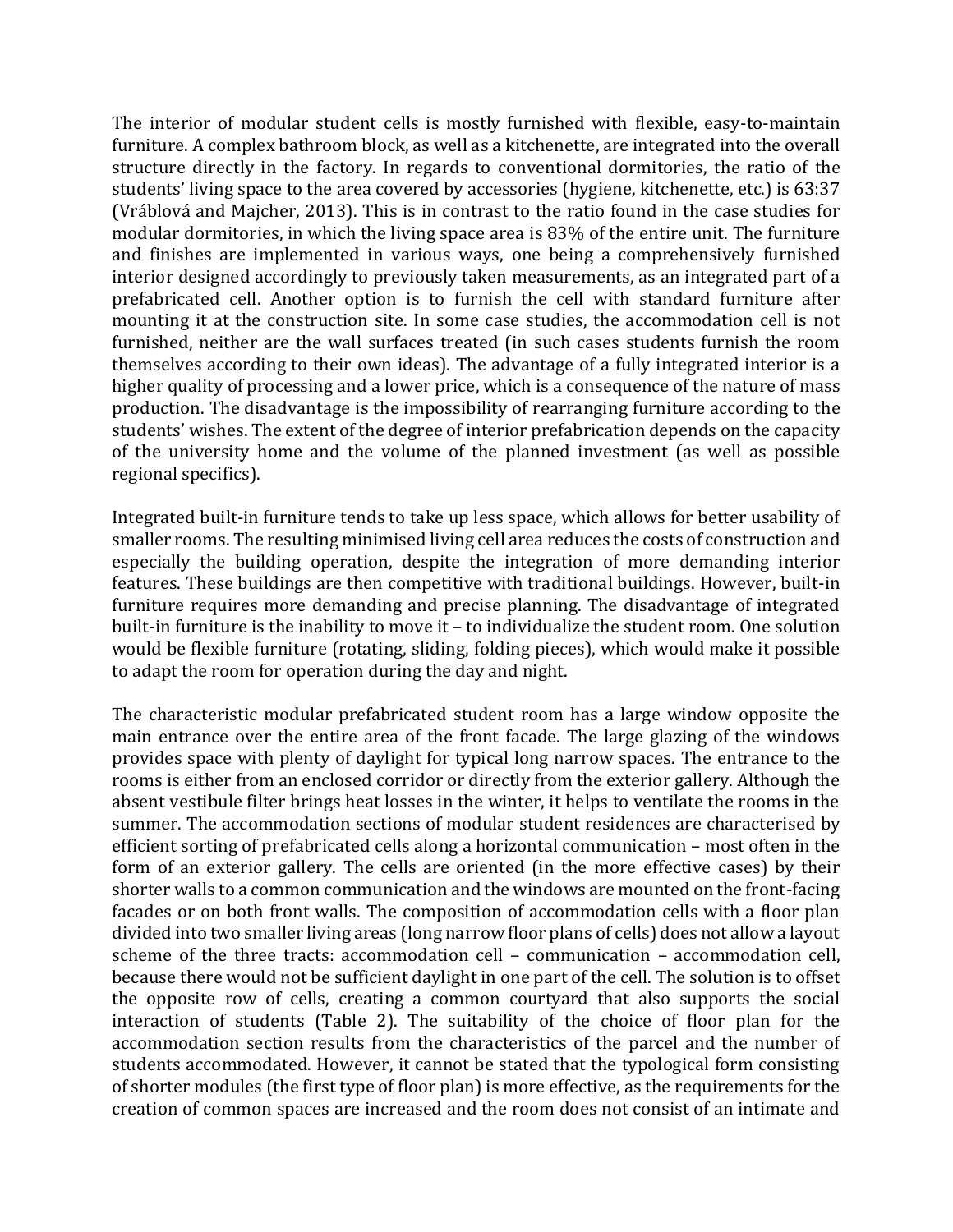a social zone. Architectural design brings a number of variants of grouping modular residential student units into a functional unit, but it is important to find the right measure in the relationship between efficiency – invention – user comfort.

| Table 2. The relationship between the functional division of the modular dormitory accommodation section and |  |  |
|--------------------------------------------------------------------------------------------------------------|--|--|
| the manner in which they are used (35 case studies)                                                          |  |  |

|                        | space /use           | individual use<br>$(1, 2$ persons $)$ | group use<br>(up to 4 people) | common use    |
|------------------------|----------------------|---------------------------------------|-------------------------------|---------------|
|                        | room                 | 100 %                                 |                               |               |
| private                | entrance hall        | 33 %                                  | 67 %                          |               |
| zone                   | bathroom             | 92 %                                  | 8%                            |               |
|                        | separate toilet      | $7\%$                                 | 33 %                          |               |
| daily use zone         | kitchenette          | 65 %                                  | 25 %                          |               |
|                        | kitchen with dining  | 28 %                                  | 38 %                          | $\sqrt{4}$    |
|                        | dayroom              |                                       |                               |               |
| leisure                | study room           |                                       |                               |               |
| activities zone        | clubroom             |                                       |                               | 4%            |
|                        | sport spaces         |                                       |                               | 32%           |
| auxiliary<br>equipment | laundry room         |                                       |                               | 58 %          |
|                        | sanitary facilities  |                                       |                               | 5%            |
| zone                   | technical facilities |                                       |                               | $\boxed{2}$ % |

# **5. CONCLUSION**

The concept of modular architecture in the general typology of university dormitories is a new understanding of spatial solutions for student rooms, resulting from the prefabrication of three-dimensional compositional spaces/cells. The architectural design of modular accommodation units is subject not only to conventional legislative requirements, but also to the standard of various transport modes. The disadvantage of the initial volume limitation of the prefabricated cell becomes a benefit in the sustainability of university campuses. The dormitory buildings are easily dismantled, transportable, and can be adapted. The main characteristic of modular student housing is its high degree of prefabrication. For the characteristic forms of modular units that are comprehensively prefabricated or modified from transport containers, a specific organisation of the interior space is necessary. In contrast to conservative (non-modular) university dormitories, a modular scheme creates a new floorplan of a residential student cell: a longitudinal floor plan with sanitary zone in the middle of the layout. The dual space of the longitudinal single room meets the current demands for progressive and socially valuable accommodation for university students. A secondary effect of a divided floor plan is its convertibility in the event of a change in the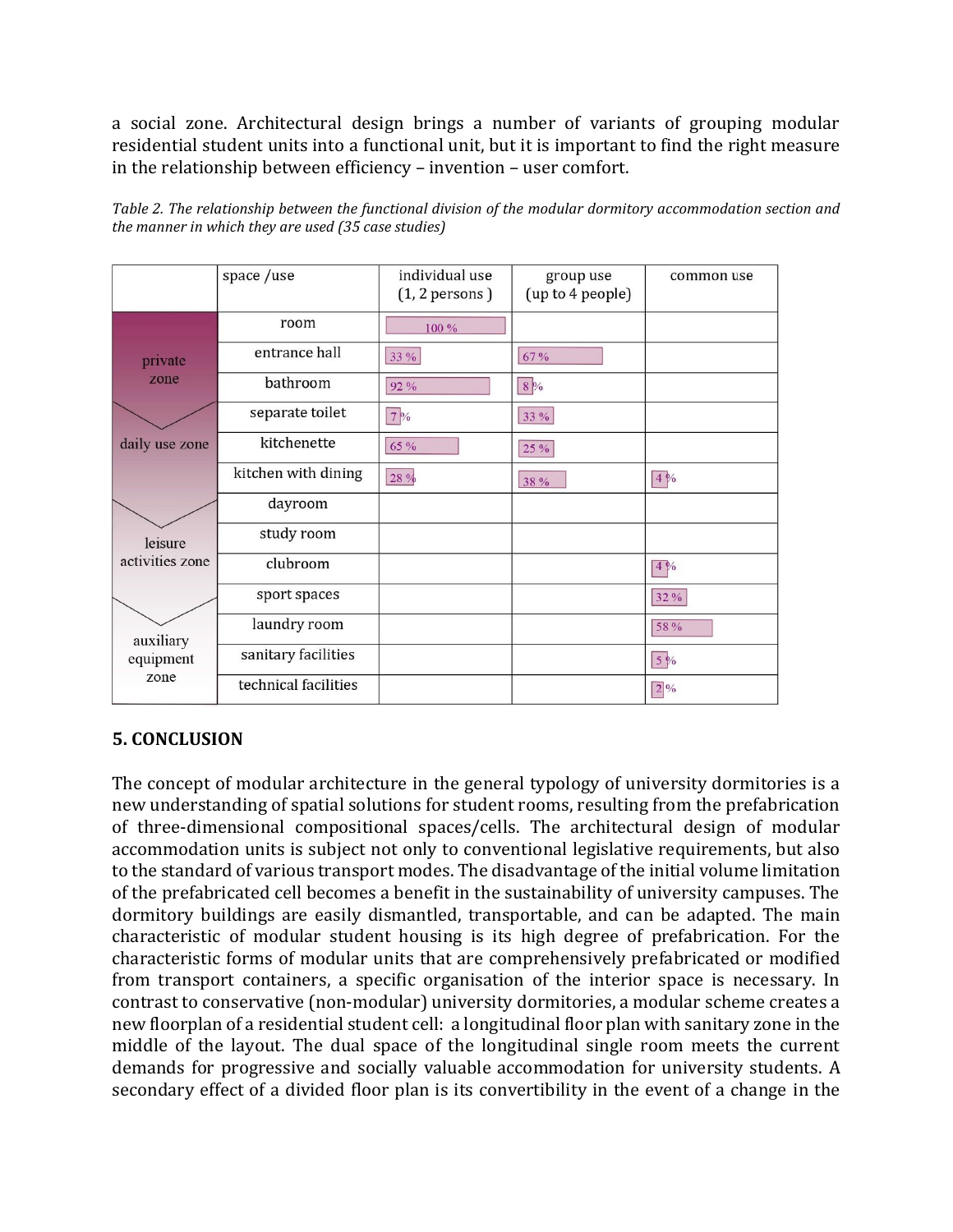building's function in the future: a divided space with a two-sided orientation of living spaces brings more efficient use (for example in the form of lower standard apartments). The aim of the correct design is to have user-friendly, ecologically and economically efficient modular accommodation cells designed according to universal design requirements as the basic compositional unit of the dormitory.

## **Acknowledgements**

This article is the result of the PUN project (ITMS2014+, No. 312041APA3), which is implemented thanks to the European Social Fund support.

## *ORCID*

Edita Vráblová Dhttps://orcid.org/0000-0001-9266-0310 Michal Czafík Dhttps://orcid.org/0000-0002-9401-0933 Branislav Puškár Chttps://orcid.org/0000-0002-4933-7267

## **REFERENCES**

Adler, D. (2007). *Metric Handbook: Planning and design data*. Oxford: Architectural Press.

Ayres, P. (2012). *Persistent modelling: Extending the role of architectural representation*. London: Routledge.

Bellini, O. E., Bellintani, S., Ciaramella, A., Del Gatto, M. L. (2015). *Learning and living: Abitare lo Student Housing*. Milano: FrancoAngeli.

Bradbury, D., Powers, R. (2009). *The iconic house: architectural masterworks since 1900*. London: Thames & Hudson.

ECS European Containers NV. (2020). *Equipment Specifications.* ECS [online]. <https://www.ecs.be/en/equipment/equipment-specifications> [Accessed: 12 Oct 2021].

Friedman, A. (2016). *Innovative student residences: new directions in sustainable design*. Victoria: Images Publishing.

Goula, A., HARQUITECTES + DATAAE. (2013). *57 Habitatges Universitaris 912*. Hauquitectes [online]. [http://www.harquitectes.com/projectes/habitatges-universitaris-sant-cugat](http://www.harquitectes.com/projectes/habitatges-universitaris-sant-cugat-harquitectes/)[harquitectes/](http://www.harquitectes.com/projectes/habitatges-universitaris-sant-cugat-harquitectes/) [Accessed: 12 Apr 2020].

Haas, F. (1978). *20th century architecture*. Prague: Státní pedagogické nakladatelství.

Haines, V., Mitchell, V. (2013). Intelligent energy saving in the home: a user centred design perspective. In Clements-Croome, D. (Ed.), *Intelligent Buildings: Design, Management and*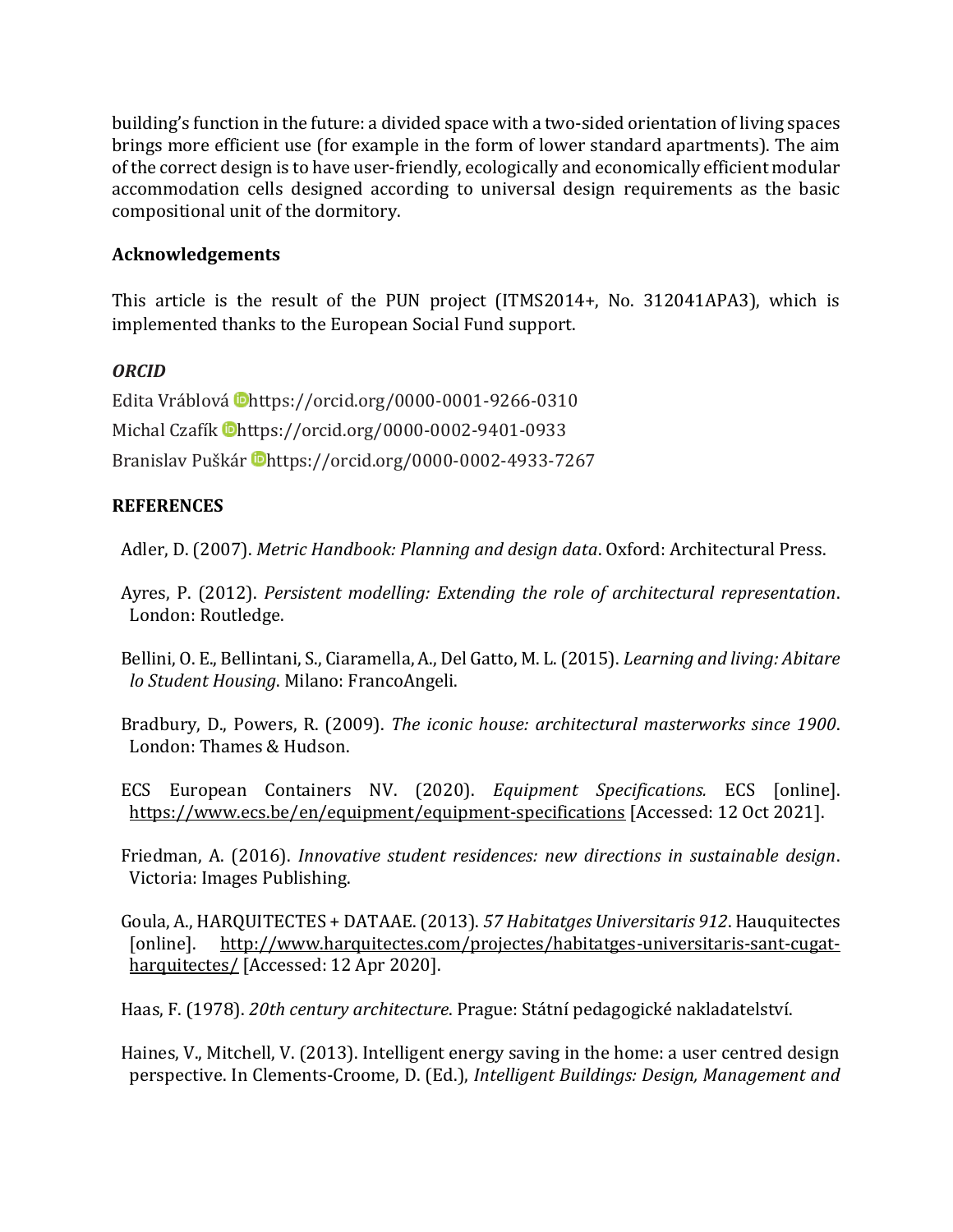*Operation.* London: ICE Publishing, pp. 133-142. <https://www.icevirtuallibrary.com/doi/full/10.1680/ib.57340.133>

- Hendershott, A. B., Wright, S. P., Henderson, D. (1992). Quality of Life Correlates for University Students, *Journal of Student Affairs Research and practice,* Vol. 30, No. 1, pp. 11- 19.<https://doi.org/10.1080/00220973.1992.11072286>
- Herzan, [D.](http://www.earch.cz/cs/dominik-herzan) (2010). *Micro Compact Home / prostorový minimalismus* [online]. EARCH [online]. <http://www.earch.cz/cs/micro-compact-home-prostorovy-minimalismus-0> [Accessed: 5 Apr 2018].
- Holzer Kobler Architekturen (2016). *Frankie & Johnny EBA Berlin*. Holzerkobler [online]. <https://holzerkobler.com/project/frankie-johnny> [Accessed: 15 Nov 2018].

Horden, R. (1999). *Architecture and Teaching*. Basel: Birkhäuser Verlag.

- Kilicaslan, H. (2013). Design of Living Spaces in Dormitories, *Procedia – Social and Behavioral Sciences,* Vol. 92, pp. 445-451. <https://doi.org/10.1016/j.sbspro.2013.08.699>
- Knaack, U., Chung-Klatte, S., Hasselbach, R. (2012). *Prefabricated Systems: Principles of Construction*. Basel: Birkhäuser Verlag.
- Kronenburg, R. (2008). *Portable architecture: Design and Technology*. Berlin: Birkhäuser Verlag.
- Kobue, T., Oke, A., Aigbavboa, C. (2017). Understanding the determinants of students´ choice of occupancy for creative construction, *Procedia Engineering,* Vol. 196, pp. 423-428. <https://doi.org/10.1016/j.proeng.2017.07.219>
- Kotradyova, V. (2015). *Design with respect to human. Humanisation of microspace.* Bratislava: Vydavateľstvo STU.
- Kotradyova, V., Vavrinsky, E., Kalinakova, B., Petro, D., Jansakova, K., Boles, M., Svobodova H. (2019). Wood and Its Impact on Humans and Environment Quality in Health Care Facilities, *Int. J. Environ. Res. Public Health*, Vol. 16, No. 18, pp. 1-20. <https://doi.org/10.3390/ijerph16183496>
- Krämer, K. H. (2006). *Wohnheime und Herberge; Halls of Residence and Hostels*. Stuttgart: Karl Krämer Verlag.
- Lawson, M. (2014). *Design in Modular Construction*. Boca Raton: CRC Press.

Leydecker, S. (2013). *Designing interior architecture*. Basel: Birkhäuser Verlag.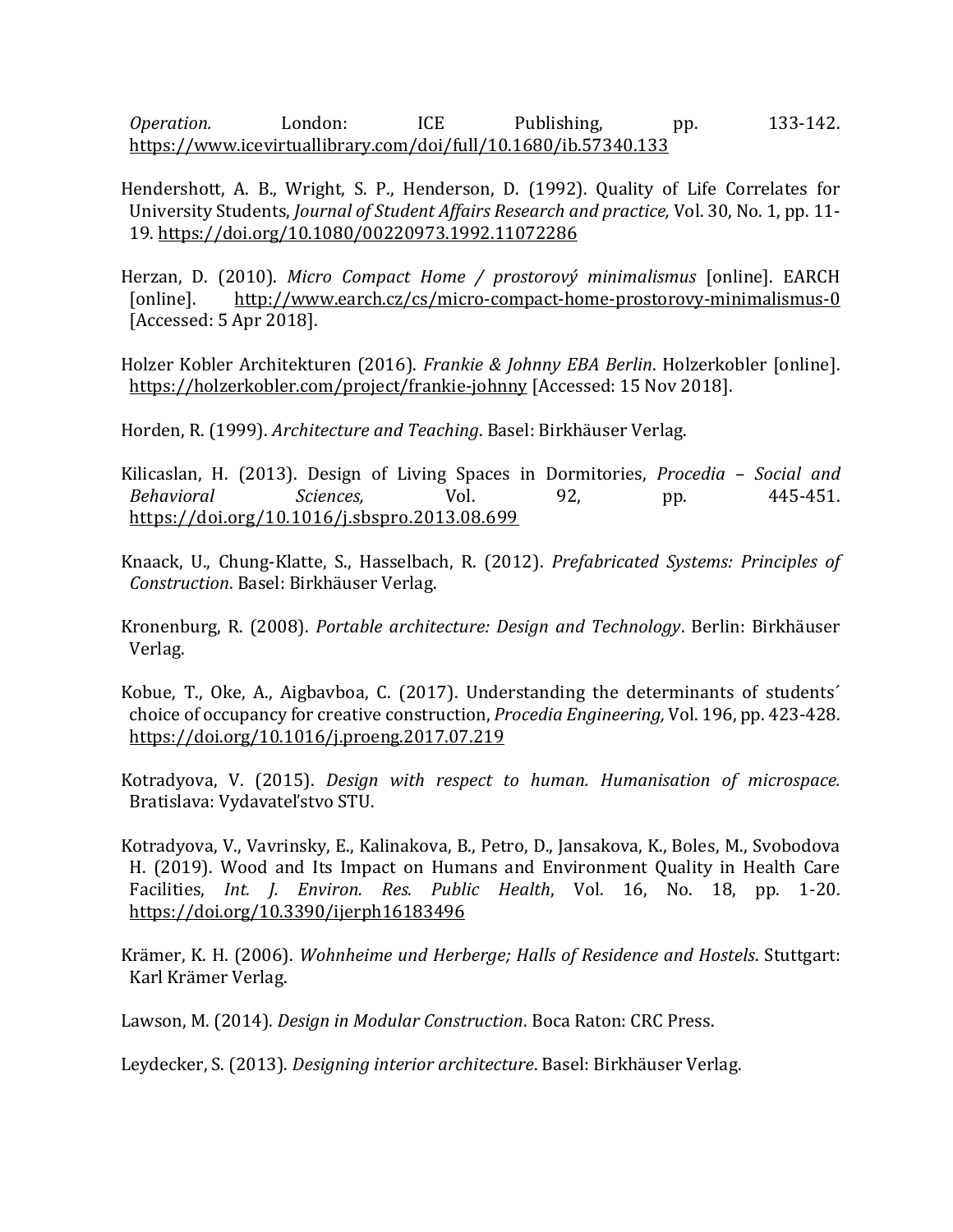Lobsinger, M. L. (2000). Cedric Price: An Architecture of Performance, *Daidalos*, No. 74, pp. 22 – 29.

Malinowska, A., Lebek, K. (2017). *Materiality and Popular Culture: The Popular Life of Things*. New York: Taylor & Francis.

Ministerstvo zdravotníctva SR (No. 277/2008). *Vyhláška o podrobnostiach o požiadavkách na vnútorné prostredie budov a o minimálnych požiadavkách na byty nižšieho štandardu a na ubytovacie zariadenia* (in Slovak). Bratislava: "Zbierka zákonov SR".

Mutius, A., Nussberger, J. (1994). *Bauen für Studenten*. Basel: Birkhäuser Verlag.

Rickes, P. C. (2009). Make Way for Millennials! How Today's Students are Shaping Higher Education Space, *Planning for Higher Education,* Vol. 37, No. 2. pp. 7-17.

Sadler, S. (2005). *Archigram: Architecture Without Architecture*. Cambridge: MIT Press.

Slobodian, R. (2012). *Psychosocial challenges of living in space: isolation and culture.* Research gate gate [online]. [https://www.researchgate.net/publication/255969547\\_Space\\_Psychology\\_Psychosocial](https://www.researchgate.net/publication/255969547_Space_Psychology_Psychosocial_Challenges_of_Living_in_Space_-_Isolation_and_Culture) [\\_Challenges\\_of\\_Living\\_in\\_Space\\_-\\_Isolation\\_and\\_Culture](https://www.researchgate.net/publication/255969547_Space_Psychology_Psychosocial_Challenges_of_Living_in_Space_-_Isolation_and_Culture) [Accessed: 20 Jan 2021].

Szydło, R., Wiśniewska, S., Ćwiek, M. (2021). Multidimensional Inventory of Students Quality of Life—MIS-QOL, *Sustainability,* Vol. 30, No.1, pp. 273 - 293. <https://doi.org/10.3390/su13010060>

Šalingová-Ivanová, M., Maníková, Z. (1990). *Dictionary of foreign words*. Bratislava: SPN.

Šenk, P. (2018). *Capsules: Typology of Other Architecture*. London: Routledge.

Thomsen, J., Eikemo, T. A. (2010). Aspects of student housing satisfaction: a quantitative study, *Journal of Housing and the Built Environment,* Vol. 25, No. 3, pp. 273-293. <https://doi.org/10.1007/s10901-010-9188-3>

Twale, D. J., Damron, J. (1991). The Quality of Residence Life at Auburn University. PDF presentation, Chicago, Illinois, USA [online]. <https://files.eric.ed.gov/fulltext/ED330260.pdf> [Accessed: 14 Oct 2020].

Vláda Slovenskej republiky (No. 349/2009). *Nariadenie vlády Slovenskej republiky o najväčších prípustných rozmeroch vozidiel a jazdných súprav* (in Slovak). Bratislava: Z. z. "Zbierka zákonov SR".

Vráblová, E. (2009). Ubytovací úsek vysokoškolských domovov - tendencie tvorby. In V. Kotradyová (Ed.), *Interiér 2009: medzinárodná konferencia*. Bratislava: STU, pp. 203-208.